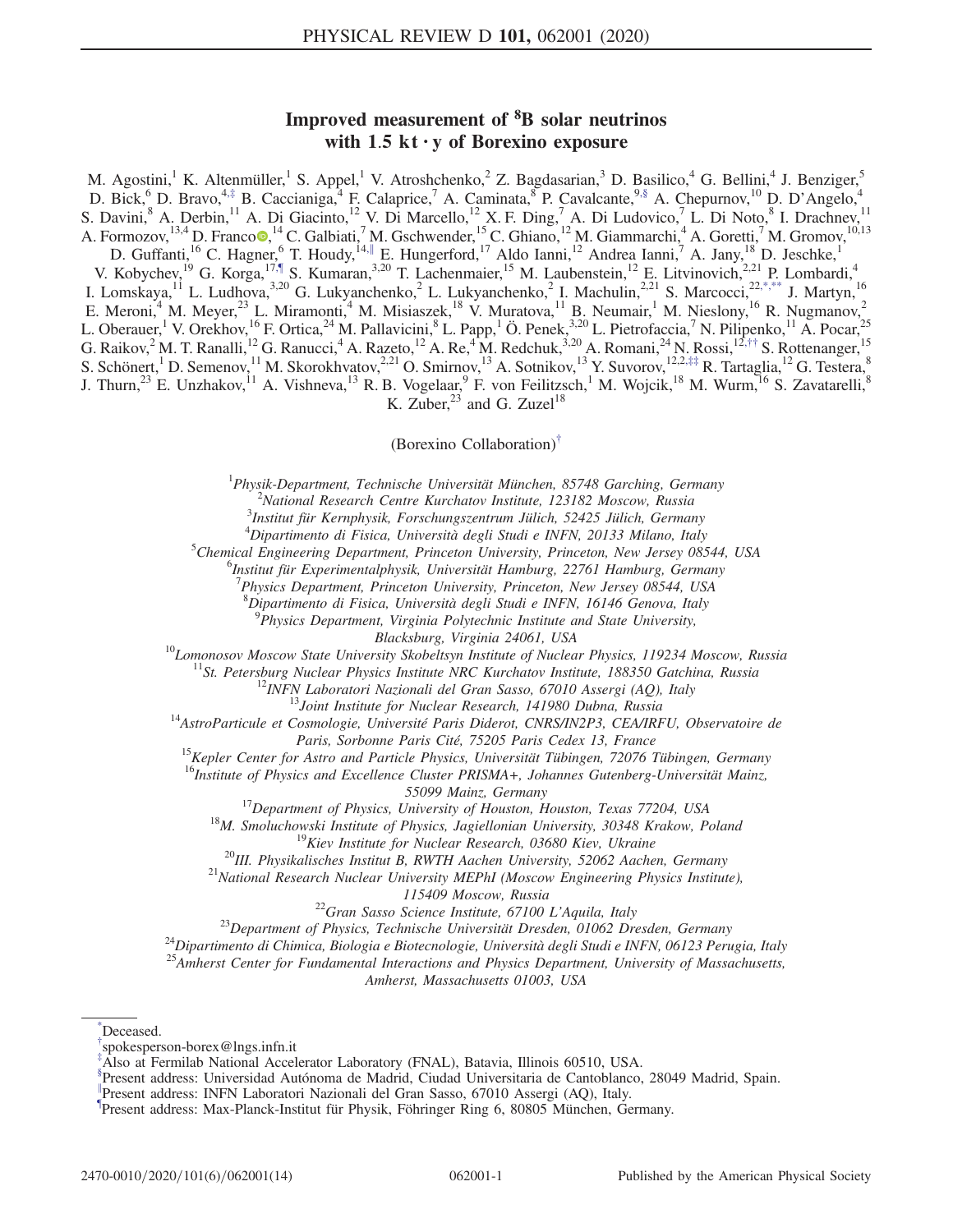(Received 3 February 2020; accepted 21 February 2020; published 6 March 2020)

We report on an improved measurement of the <sup>8</sup>B solar neutrino interaction rate with the Borexino experiment at the Laboratori Nazionali del Gran Sasso. Neutrinos are detected via their elastic scattering on electrons in a large volume of liquid scintillator. The measured rate of scattered electrons above 3 MeV of energy is  $0.223^{+0.015}_{-0.016}$  (stat)  $^{+0.006}_{-0.006}$  (syst) cpd/100 t, which corresponds to an observed solar neutrino flux assuming no neutrino flavor conversion of  $\Phi_{8B}^{ES} = 2.57^{+0.17}_{-0.18}$  (stat)  $^{+0.07}_{-0.07}$  (syst) × 10<sup>6</sup> cm<sup>-2</sup> s<sup>-1</sup>. This measurement exploits the active volume of the detector in almost its entirety for the first time, and takes advantage of a reduced radioactive background following the 2011 scintillator purification campaign and of novel analysis tools providing a more precise modeling of the background. Additionally, we set a new limit on the interaction rate of solar *hep* neutrinos, searched via their elastic scattering on electrons as well as their neutral current-mediated inelastic scattering on carbon, <sup>12</sup>C( $\nu$ ,  $\nu$ )<sup>12</sup>C<sup>\*</sup> ( $E_{\gamma} = 15.1$  MeV).

DOI: [10.1103/PhysRevD.101.062001](https://doi.org/10.1103/PhysRevD.101.062001)

### I. INTRODUCTION

Borexino detects solar neutrinos with the lowest energy threshold of all solar neutrino experiments to date. Recently, Borexino has performed a new comprehensive measurement of pp-chain solar neutrinos [\[1\],](#page-12-0) improving previous results on  $pp$ , <sup>7</sup>Be, and  $pep$  neutrino interaction rates [2–[5\]](#page-12-1), <sup>8</sup>B neutrinos above  $\sim$ 3 MeV [\[6\],](#page-12-2) and setting a limit on the neutrino flux produced by the <sup>3</sup>He-proton fusion (hep). With its latest set of measurements, Borexino has provided a robust test of the standard solar model (SSM) [\[7\]](#page-12-3) and more precisely probed the flavor conversion of solar neutrinos, described well by the Mikheyev-Smirnov-Wolfenstein (MSW) mechanism in matter coupled with neutrino mixing [\[8,9\]](#page-12-4).

The Borexino analysis leading to the refined measurement of  $pp$ ,  $pep$ , and <sup>7</sup>Be interaction rates, the latter reaching a precision of better than 3%, is extensively described in Ref. [\[1\].](#page-12-0) Here we describe the improved measurement of the <sup>8</sup>B solar neutrino interaction rate, performed with a greater than tenfold increase of exposure with respect to an earlier measurement [\[6\]](#page-12-2) and using an electron energy threshold of ∼3 MeV, the lowest to date. The increased exposure is due to a extended data acquisition period as well as a significantly enlarged fiducial mass that includes almost the entire Borexino 278 t scintillator target. Other notable improvements include the reduction of radioactive backgrounds following the 2011 scintillator purification campaign, effective at strongly reducing <sup>208</sup>Tl contamination, and a new multivariate analysis method to constrain cosmogenic  $11Be$  contamination. Finally, we identified and included in the model a new source of background induced by radiogenic neutrons, which was not part of the previous analysis.

The Borexino apparatus is briefly described in Sec. [II](#page-1-2). Sections III–[VI](#page-2-0) present the detector response, data selection, backgrounds, analysis, and results of the <sup>8</sup>B solar neutrino measurement, respectively. Section [VII](#page-10-0) presents an improved search for the hep solar neutrino interaction rate.

### II. EXPERIMENTAL APPARATUS

<span id="page-1-2"></span>Borexino is located underground in the Laboratori Nazionali del Gran Sasso in central Italy at a depth of 3800 m.w.e. Neutrinos are detected via elastic scattering on electrons in a 278 t (nominally) organic liquid scintillator target. The scintillator consists of pseudocumene solvent (PC; 1, 2, 4-trimethylbenzene) doped with  $1.5 \text{ g}/l$  of PPO (2,5-diphenyloxazole), a fluorescent dye. The liquid scintillator is contained in a  $125 \mu$ m-thick, spherical nylon vessel of 4.25 m nominal radius. Scintillation light is detected by 2212 (nominal) ETL 9351 8" photomultiplier tubes (PMTs) uniformly mounted on a 13.7 m-diameter stainless steel sphere (SSS). Two concentric spherical buffer shells separate the active scintillator from the PMTs and SSS (323 and 567 t, respectively). They are filled with PC doped with dimethyl phthalate to quench unwanted peripheral scintillation and shield the central active target from radiation emitted by the PMTs and SSS. The two PC buffers are separated by a second  $125 \mu$ m-thick nylon membrane that prevents the diffusion of radon emanated by the PMTs and by the SSS into the central scintillator volume. Everything inside the SSS constitutes the inner detector (ID).

The SSS is surrounded by a domed, cylindrical water tank (18.0 m diameter and 16.9 m height), containing

Also at MTA-Wigner Research Centre for Physics, Department of Space Physics and Space Technology, Konkoly-Thege Miklós út 29-33, 1121 Budapest, Hungary.

<span id="page-1-0"></span><sup>&</sup>lt;sup>†</sup>Present address: Dipartimento di Fisica, Sapienza Università di Roma e INFN, 00185 Roma, Italy.<br><sup>[‡‡](#page-0-12)</sup>Present address: Dipartimento di Fisica, Università degli

<span id="page-1-1"></span>Studi Federico II e INFN, 80126 Napoli, Italy.

Published by the American Physical Society under the terms of the [Creative Commons Attribution 4.0 International](https://creativecommons.org/licenses/by/4.0/) license. Further distribution of this work must maintain attribution to the author(s) and the published article's title, journal citation, and DOI. Funded by SCOAP<sup>3</sup>.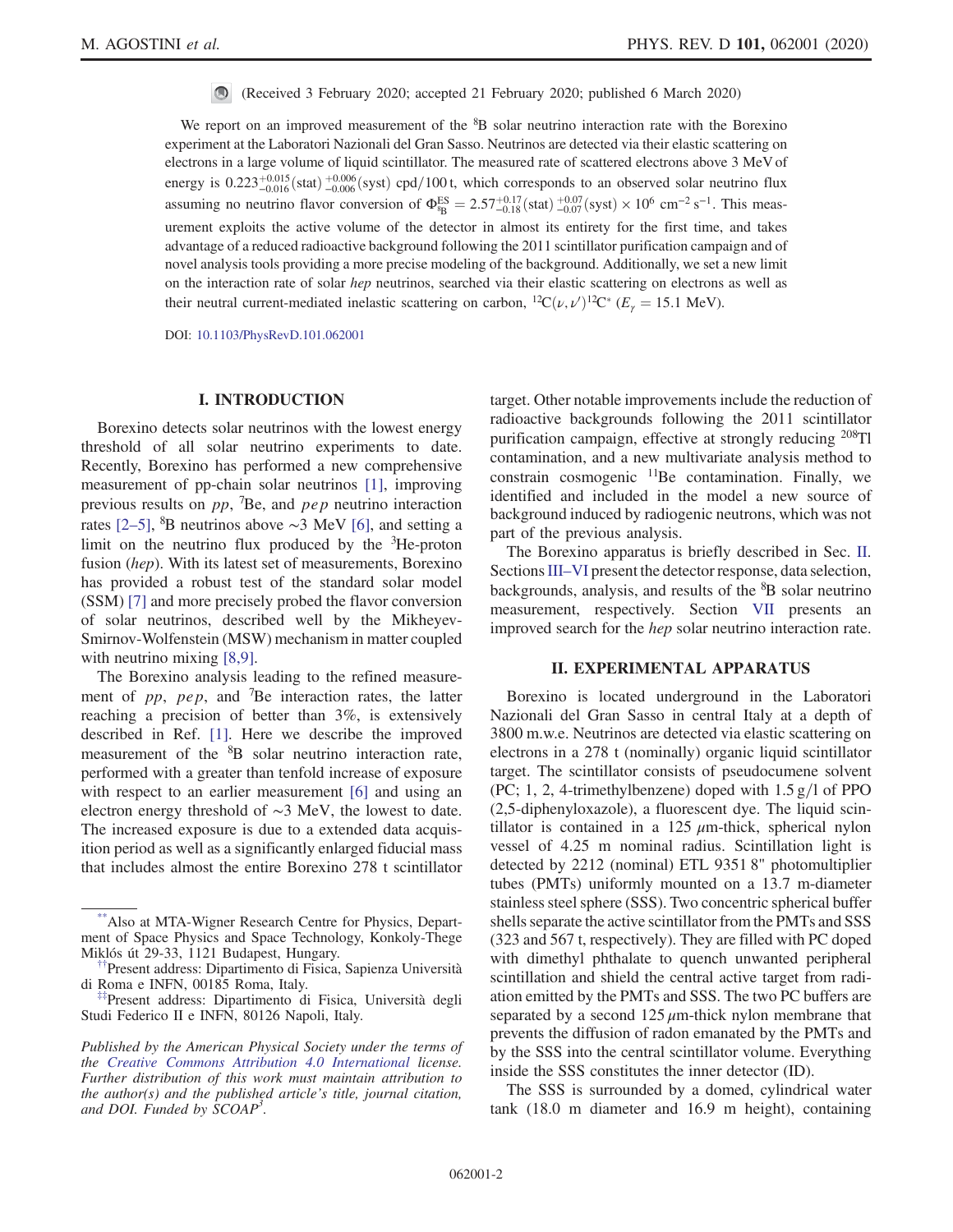2100 t of ultrapure water and serving as an additional absorber for external  $\gamma$  rays and neutrons from the laboratory cavern. The water tank is equipped with 208 8" PMTs, and run as a Čerenkov detector (and veto) of cosmic muons [outer detector (OD) [\[10\]](#page-12-5) ]. A complete description of the Borexino detector can be found in [\[11\].](#page-12-6)

### III. DETECTOR RESPONSE

<span id="page-2-0"></span>The modeling of the Borexino detector response has steadily improved since the beginning of data-taking in 2007. Invaluable information has been provided by extensive calibration campaigns [\[12\]](#page-12-7). Moreover, the large body of data recorded over a decade has enabled extensive optimization of the Monte Carlo simulation of the detector [\[13\]](#page-12-8). The level of understanding of the Borexino apparatus has enabled us to extend the <sup>8</sup>B neutrino analysis to the entire scintillator target, an almost threefold mass increase from the previous measurement [\[6\]](#page-12-2).

The adopted analysis provides handles to reject most of the background components on an event-by-event basis via specific selection cuts (Sec. [IV](#page-3-0)). The radial distribution of the events surviving these cuts is fitted to discriminate bulk events occurring inside the scintillator volume (including solar neutrino events) from backgrounds originating outside the scintillator (see Secs. [V](#page-4-0) and [VI\)](#page-8-0). No assumption is made on the neutrino energy spectrum, which allows us to test for any deviation from the MSW prediction. An accurate monitoring of the time evolution of the detector response is necessary. An important example is offered by the monitoring of a scintillator leak into the buffer region, started in April 2008, which caused the scintillator nylon vessel to deform over time. This effect is amplified by the mixing due to convective currents induced by temperature variations in the detector hall. Another important timedependent effect to consider is the loss of PMTs and the variation of their performance over the years.

To appropriately model time-dependent effects, we generate Monte Carlo simulated data sets on a weekly basis, which incorporate an exact map of operating PMTs and their performance parameters, such as gain and dark noise. In addition, the time-varying profile of the scintillator vessel shape is also included and updated every week. It is measured by locating background events generated by trace radioactive contamination embedded in the nylon film. The uncertainty on the reconstructed radial position of the nylon vessel is estimated at 1% by comparing the reconstructed position of background events with the position of the membrane extracted from pictures taken with Charged Coupled Device cameras [\[5,12\]](#page-12-9). Weekly simulated data sets contain  $10^2$ – $10^3$  times events than the real data and are collated after weighting them by the detector live time. This procedure applied to all the simulations used in this work, unless otherwise stated.

The energy threshold for this analysis is set at 3.2 MeV equivalent electron energy, with 50% detection efficiency, to entirely reject 2.614 MeV  $\gamma$  rays from <sup>208</sup>Tl, due to <sup>232</sup>Th contamination in the PMTs and the SSS. The energy calibration relies on the characteristic  $\gamma$  transitions from neutron captures on hydrogen and carbon, of 2.22 and 4.95 MeV, respectively. Neutrons are emitted by a <sup>241</sup>Am–<sup>9</sup> Be source inserted in the scintillator. The light yield is defined as the sum of the integrated charge measured by each PMT and is expressed in photoelectrons (pe). In the central region of the detector  $(R < 1 m)$  it is  $\sim$ 500 pe/MeV/2000 PMTs: the Monte Carlo model reproduces it to within  $1\%$  [\[12,13\]](#page-12-7).

The nonuniformity of the spatial distribution of working PMTs, together with the scintillator light attenuation, causes the energy response to depend on the event position. The Monte Carlo model predicts a relative variation of the light yield with respect to the center that ranges from −23% in the bottom hemisphere to  $+8\%$  in the upper hemisphere (see Fig. [1\)](#page-2-1).

The energy response of the model was validated by comparing data collected with the <sup>241</sup>Am–<sup>9</sup>Be calibration source with simulations: the relative difference of the light yield,  $\Delta LY$ , varies with radius up to a few % at the edge of the scintillator volume. The associated uncertainty is 1.6% when computed as the RMS of the  $\Delta LY$  distribution, weighted by the event density. The overall error on the Monte Carlo energy response is equal to 1.9%, which combines the uncertainties on the absolute light yield at the detector center and the relative, position-dependent variation.

The energy threshold for the analysis is set at 1650 p.e., corresponding to 3.2 MeV electron energy, with detection efficiency of 50% in the whole volume, as shown in Fig. [2](#page-3-1). The threshold is higher than the one used in our previous analysis (1494 p.e.) to take into account the higher light collection efficiency for events at high radius in the upper hemisphere, as illustrated in Fig. [1](#page-2-1). This region was previously excluded by a volume cut at 3 m radius. The

<span id="page-2-1"></span>

FIG. 1. Relative variation [%], from Monte Carlo simulations, of the light yield with respect to the detector center, as a function of the event reconstructed position (z vs  $R_{xy} = \sqrt{x^2 + y^2}$ ). The correspondent systematic error was estimated in 1.9%, using <sup>241</sup>Am–<sup>9</sup> Be calibration data.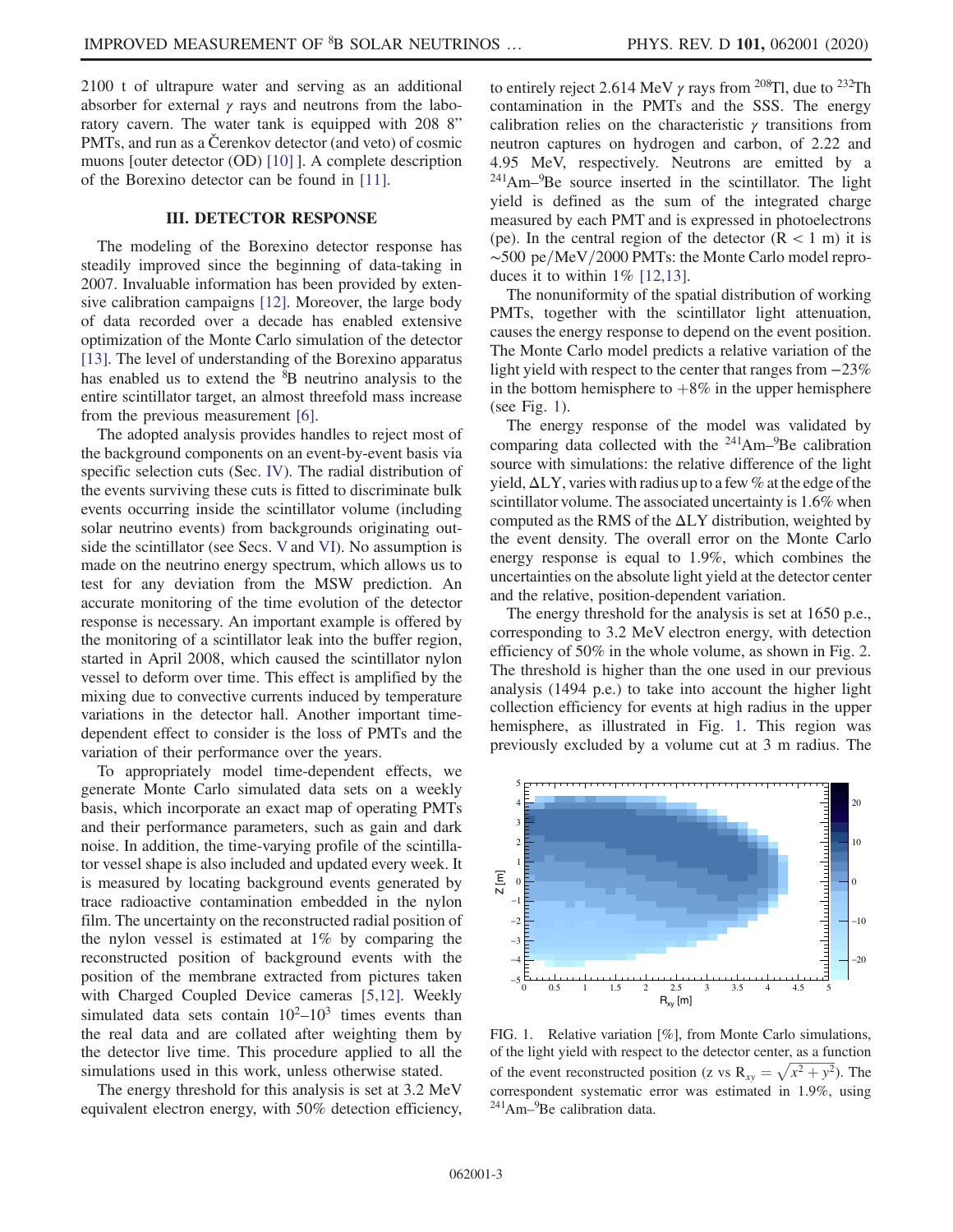<span id="page-3-1"></span>

FIG. 2. Detection efficiencies and associated uncertainties (due to the electron energy scale determination) of the HER-I [(1650, 2950) p.e., red line] and HER-II [(2950, 8500) p.e., blue line] ranges as a function of electron energy. The detection efficiency equals 1 up to the 8500 p.e. upper edge (∼17 MeV) of the HER-II range.

upper limit is set at 8500 p.e. (∼17 MeV electron energy), to fully accept <sup>8</sup>B neutrino-induced recoil electrons.

Radial fits to the energy spectra in two subranges are independently performed. A lower energy range (HER-I), with (1650, 2950) p.e., including events from natural radioactivity, and a higher energy range (HER-II), with (2950, 8500) p.e., dominated by external  $\gamma$  rays following neutron capture processes on the SSS, as discussed in Secs. [IV](#page-3-0) and [V.](#page-4-0) In Borexino, the energy deposited by natural, long-lived radioactivity never exceeds 5 MeV (the Q-value of the  $\beta$ -decay of <sup>208</sup>Tl), since the scintillation signal from  $\alpha$ 's of higher kinetic energy is quenched and falls below the analysis threshold. Of the residual backgrounds surviving selection cuts (see Sec. [IV](#page-3-0)), only cosmogenic  $\frac{11}{8}$ Be and  $\gamma$ 's from neutron capture reactions make it into both energy windows. The signal detection efficiency associated with the energy cuts is evaluated by simulating neutrino events distributed uniformly throughout the active volume. The fractional number of events selected within the HER-I and HER-II ranges, converted to the recoil electron energy scale, is shown in Fig. [2.](#page-3-1)

## IV. DATA SELECTION

<span id="page-3-0"></span>This work is based on data collected between January 2008 and December 2016 and corresponds to 2062.4 live days of data, inclusive of the 388.6 live days of data used in the 2010 measurement. Data collected during detector operations such as scintillator purification and calibrations are omitted.

Results from the HER-II sample use data from the entire active volume, while the HER-I sample requires a spatial cut to remove the top layer of scintillator. This is motivated by the presence of PPO from a scintillator leak, in proximity of the polar region, into the upper buffer fluid volume. Scintillation light from this buffer region has a chance to be misreconstructed at smaller radius and with energy at ∼3 MeV threshold. The z-cut to remove leakrelated events was conservatively set at 2.5 m. The impact of this cut is investigated as a potential source of systematic uncertainty (see Sec. [VI\)](#page-8-0).

The active mass is evaluated with a toy Monte Carlo approach, by measuring the fraction of events falling within the scintillator volume for a set generated in a volume that includes it. The time-averaged mass is  $266.0 \pm 5.3$  ton, and assumes a scintillator density of  $0.878 \pm 0.004$  g/cm<sup>3</sup> [\[5\]](#page-12-9). The total exposure is 1, 519 t · y, a ~11.5-fold increase with respect to our previous analysis. The mass fraction for the HER-I sample, after the z-cut at 2.5 m, is  $0.857 \pm 0.006$ , obtained using a full optical simulation that includes effects from the spatial reconstruction of events.

Data are selected with the following cuts, already discussed in Ref. [\[6\]:](#page-12-2)

- (i) Muon cut: events are rejected that either have more than six PMTs in the OD hit within 150 ns, or are identified by the ID as having a scintillation pulse mean time  $>100$  ns or a peak time  $>30$  ns.
- (ii) Neutron cut: a 2 ms veto is applied after each muon detected by both the ID and OD, to remove cosmogenic neutron captures on  $^{12}C$  in the scintillator and in the buffer.
- (iii) Fast cosmogenics cut: a 6.5 s veto is applied after each muon crossing the scintillator to remove cosmogenic isotopes with lifetimes between a few ms and 1.2 s ( $^{12}B$ ,  $^{8}He$ ,  $^{9}C$ ,  $^{9}Li$ ,  $^{8}B$ ,  $^{6}He$ , and  $^{7}Li$ ).
- (iv) Run start/break cut: a 6.5 s veto is applied at the beginning of each run to remove fast cosmogenic activity from muons missed during run restart.
- (v)  $^{10}$ C cut: a spherical volume of 0.8 m radius around all muon-induced neutron captures is vetoed for 120 s to reject cosmogenic <sup>10</sup>C ( $\tau$  = 27.8 s).
- (vi)  $^{214}$ Bi-Po cut:  $^{214}$ Bi and  $^{214}$ Po delayed coincident decays  $(^{214}Po - \tau = 236 \mu s)$  are identified and rejected with ∼90% efficiency.

Muons crossing the water tank but not the SSS (external muons) are detected by the OD with an efficiency >99.25% [\[10\]](#page-12-5). Muons crossing the scintillator (internal muons) are defined either by using simultaneous signals from the ID and OD or by analyzing the scintillation pulse shape in the ID alone. The pulse shape selection variables are the mean and peak times of the scintillation time profile. An event is identified as an internal muon if the mean time of the scintillation is  $>100$  ns or the peak time is  $>30$  ns. This cut introduces an inefficiency in the neutrino selection of 0.5%, evaluated with Monte Carlo simulations. The rate of residual muons contaminating the HER-I and HER-II samples is measured following the procedure described in [\[6\]](#page-12-2) as  $(1.2 \pm 0.1) \times 10^{-4}$  and  $(3.8 \pm 0.3) \times 10^{-4}$  cpd/100 ton, respectively.

The definition of internal muons adopted by the fast cosmogenic cut additionally requires E>400p:e: (∼0.8 MeV)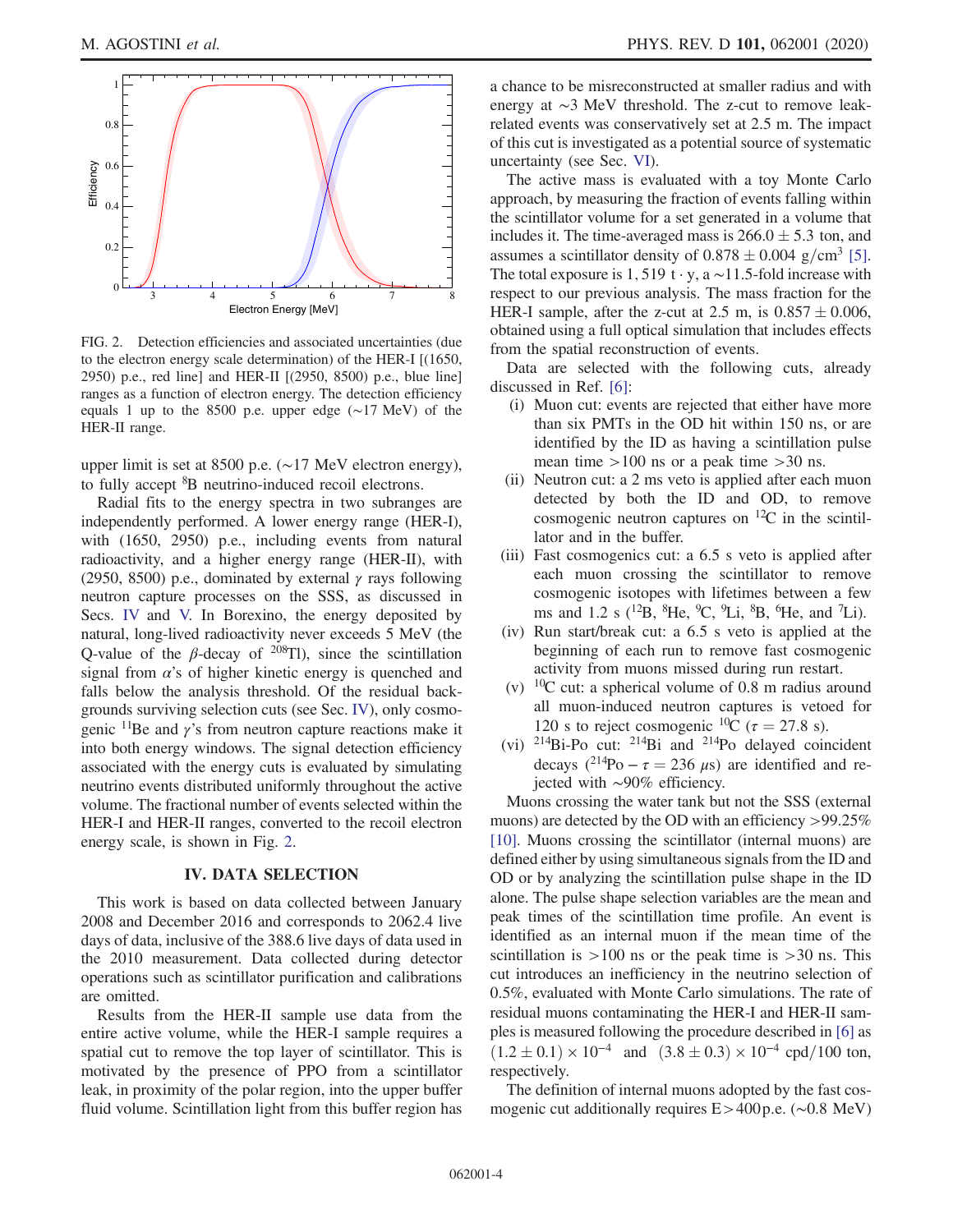in order to contain the dead time introduced by the fast cosmogenic cut itself. The energy cut has virtually no impact on the rejection efficiency of cosmogenic background, since it only removes muons that traverse 10–20 cm of buffer liquid and are hence far away from the scintillator target. The internal muon tagging inefficiency introduced by this tighter cut is  $< 8 \times 10^{-5}$  [\[10\]](#page-12-5).

The rate of 4.95 MeV  $\gamma$  rays from cosmogenic neutron captures on carbon, surviving the neutron cut, is  $(0.72 \pm 1)$  $(0.02) \times 10^{-4}$  cpd/100 t, with a mean capture time of ~254.5  $\mu$ s [\[10\]](#page-12-5), a cosmogenic neutron rate of 90.2 ±  $3.1 \text{ cpd}/100 \text{ t}$  and a carbon-to-hydrogen neutron cross section ratio of ∼1% [\[14\].](#page-12-10)

The residual rate of fast cosmogenics after the fast cosmogenic cut is  $(2.4 \pm 0.1) \times 10^{-3}$  cpd/100 t, obtained by fitting the distribution of elapsed time between each event and the previous muon (see [\[6\]](#page-12-2) for details).

The residual contamination of  ${}^{10}C$  surviving the  ${}^{10}C$  cut is evaluated as in [\[6,14\]](#page-12-2). The  ${}^{10}$ C cut is effective only on "visible" reaction channels, i.e., those for which at least one neutron is emitted in association with  ${}^{10}C$  production. The selection efficiency is  $0.925_{-0.200}^{+0.075}$  [\[14\]](#page-12-10) and the visible <sup>10</sup>C rate is found to be  $0.48^{+0.04}_{-0.11}$  cpd/100 t, in good agreement with the previous measurement  $(0.52^{+0.13}_{-0.09}$  cpd/100 t [\[14\]](#page-12-10)). The residual rate from visible channels is  $4.8^{+0.4}_{-1.0} \times 10^{-4}$  cpd/100 ton, which includes events surviving the  ${}^{10}C$  cut, the energy cut, which rejects  $98.3\%$  of  ${}^{10}$ C events, and the fast cosmogenic cut, with an additional 17% rejection efficiency. The residual rate from invisible production channels, dominated by the <sup>12</sup>C(p, t)<sup>10</sup>C reaction and evaluated in [\[6\],](#page-12-2) is  $(4.7 \pm 14.1) \times$  $10^{-4}$  cpd/100 t, after energy and fast cosmogenic cuts.

The <sup>214</sup>Bi-Po cut identifies <sup>214</sup>Bi events correlated in time and space with the <sup>214</sup>Po daughter nucleus. The closely occurring events are searched in a [0.02, 1.4] ms time window

<span id="page-4-1"></span>

FIG. 3. Energy spectrum of residual events after selection cuts in the HER-I (red) and HER-II (blue) ranges. A z-cut at 2.5 m is applied to the HER-II region (see the text) causing the step in the number of selected events visible at 2950 pe. No events are found in the HER-II subrange [6000, 8500] p.e.

<span id="page-4-2"></span>TABLE I. Residual background rates, after selection cuts, in the HER-I [1650, 2950] p.e. and HER-II [2950, 8500] p.e. ranges, as discussed in Sec. [IV.](#page-3-0) The particular case of <sup>11</sup>Be is discussed in Sec. [V.](#page-4-0)

| Background       | <b>HER-I</b> rate      | HER-II rate           |  |
|------------------|------------------------|-----------------------|--|
|                  | $[10^{-4}$ cpd/100 t]  | $[10^{-4}$ cpd/100 t] |  |
| Fast cosmogenics | $13.6 \pm 0.6$         | $10.4 \pm 0.4$        |  |
| Muons            | $1.2 \pm 0.1$          | $3.8 \pm 0.3$         |  |
| <b>Neutrons</b>  | $0.72 \pm 0.02$        | $\left( \right)$      |  |
| ${}^{10}C$       | $9.5 \pm 14.1$         | $\left( \right)$      |  |
| $^{11}Be$        | $0^{+36.3}_{-0.0}$     | $0^{+54.9}_{-0.0}$    |  |
| $^{214}Bi$       | $2.2 \pm 1.0$          | $\theta$              |  |
| Total            | $27.2^{+38.9}_{-14.1}$ | $14.2^{+54.9}_{-0.5}$ |  |

and with a maximum separation of 1 m. In addition, we require that the Gatti parameter, an  $\alpha/\beta$  pulse shape dis-crimination estimator [\[15\]](#page-12-11), for the <sup>214</sup>Po to be >  $-0.008$ . The overall efficiency of this cut is 0.91 [\[6\].](#page-12-2) The fraction of  $^{214}Bi$ with energy larger than the lower 1650 p.e. analysis threshold is derived directly from this rejected sample and is  $6 \times 10^{-4}$ . The residual  $^{214}$ Bi rate leaking into the HER-I energy window is thus  $(2.2 \pm 1.0) \times 10^{-4}$  cpd/100 t.

The dead time introduced by all cuts is estimated with the toy Monte Carlo method. The selection cuts depend on internal and external muons and neutrons, so we generate artificial events with a constant rate (1.2 Hz) uniformly distributed in the IV, and we add muon and neutron events selected from data with their time stamp. The real vessel profiles are adopted for each week of data. After applying the selection cuts to this hybrid dataset, we find the dead time fraction to be 27.6%. The <sup>214</sup>Bi-Po cut is the only cut which does not depend on muons; however it does not introduce any relevant dead time due to the extremely low rate (about  $\sim$ 70<sup>214</sup>Bi-Po candidates per day). After dead time subtraction, the residual detector live time is 1494 live days.

The rate of candidate events emerging from the selection cuts is 4.02 cpd. Untagged muons elude these cuts and could induce bursts of cosmogenic isotopes. To suppress this source of background we require a minimum time difference of 5 s between events. The expected number of random coincidences in a 5 s window is 1.4 in the whole dataset, corresponding to an additional dead time fraction of  $2.5 \times 10^{-4}$ . A total of 17 events is rejected by this cut.

The final sample comprises of 6065 candidate events surviving all selection cuts, with an exposure of  $1089 \pm$ 21 t  $\cdot$  y after dead time subtraction. The resulting energy spectrum is shown in Fig. [3](#page-4-1) for both HER-I and HER-II energy windows. Residual background rates, after selection cuts, are listed in Table [I.](#page-4-2)

### V. UNTAGGED BACKGROUNDS

<span id="page-4-0"></span>In this section we report on strategies developed to characterize backgrounds that survive selection cuts and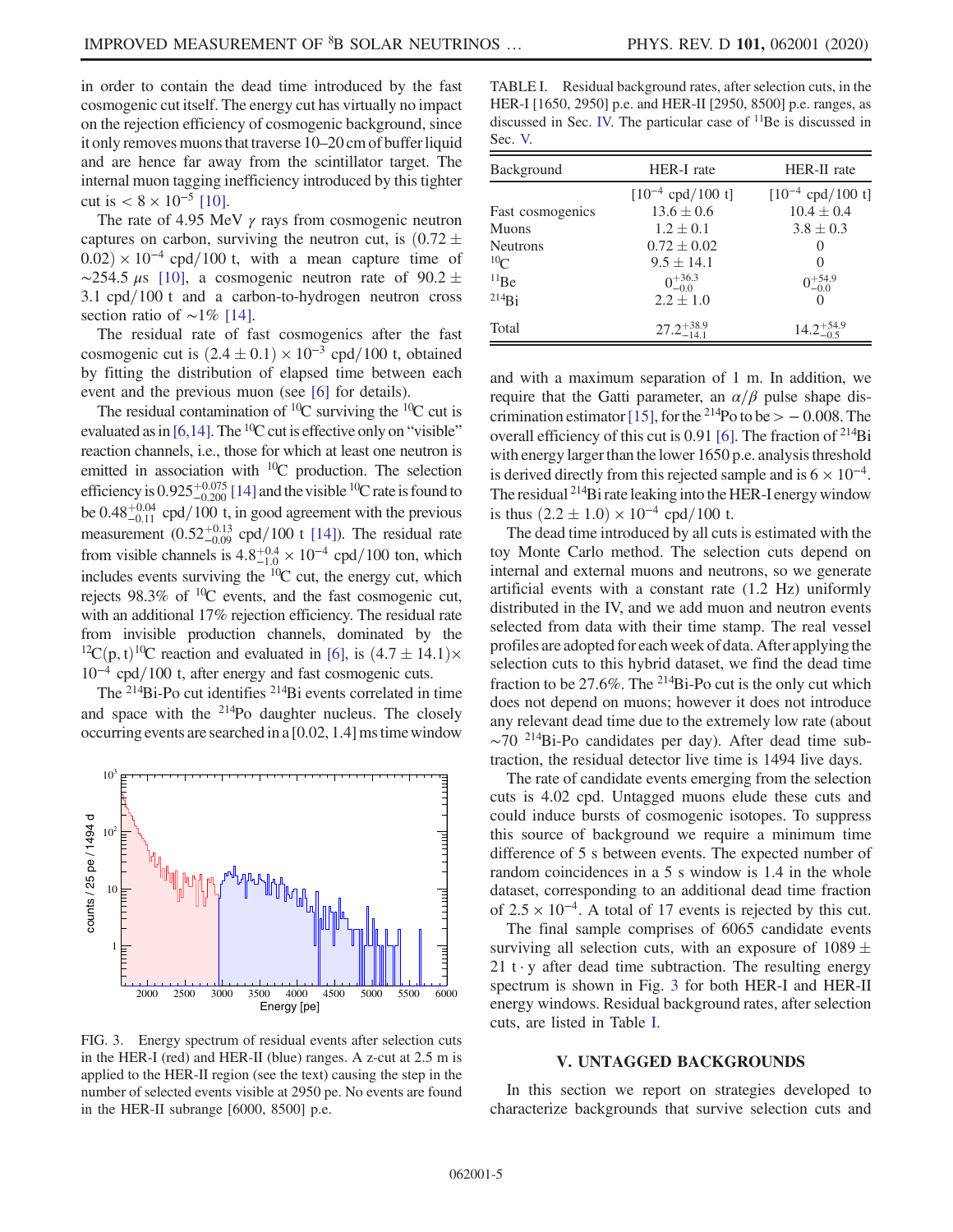cannot be identified on an event-by-event basis. Four sources of background are of this kind. Two of them, bulk  $^{208}$ Tl and *in situ* produced cosmogenic <sup>11</sup>Be, are uniformly distributed within the scintillator volume. Another is represented by decays of <sup>208</sup>Tl embedded in the nylon vessel or on its surface, and the last, i.e., high energy γ rays from neutron captures on peripheral detector components, are external to the IV.

## A. <sup>208</sup>Tl contamination

<sup>208</sup>Tl is produced by the decay of <sup>212</sup>Bi with  $36\%$ branching ratio. It is a  $\beta$ -decay with Q-value  $=$  5.0 MeV, simultaneously emitting an electron and  $\gamma$ rays. The <sup>208</sup>Tl activity is quantified by looking at the alternative <sup>212</sup>Bi decay mode (64% BR) and counting the  $212Bi-212Po$  delayed coincidences. The short mean life  $(\tau = 431 \text{ ns})$  of <sup>212</sup>Po together with the space correlation between the two decays makes these coincidences easy to identify with little to no background, allowing for an accurate estimation of  $^{212}Bi$ , and hence of  $^{208}Ti$ . For the latter we measure an activity of  $(1.8 \pm 0.3) \times$  $10^{-2}$  cpd/100 t. This is about fives times lower than in earlier work [\[6\]](#page-12-2), a consequence of the scintillator purification campaign occurred after the former search.

In the outermost shell of the scintillator, 2.6 MeV  $\gamma$  rays from <sup>208</sup>Tl decays (99% BR) may escape into the buffer and shift the reconstructed event energy below the analysis threshold. This artificially shifts the radial distribution towards lower radii with respect to the neutrino-induced electron recoils, as shown in Fig. [4](#page-5-0). For this reason, <sup>208</sup>Tl is included as a separate component in the radial fit, carrying a penalty factor derived from the uncertainty on its measured bulk activity. This represents a difference with respect to the previous analysis, where <sup>208</sup>Tl background was statistically subtracted from the total event rate.

<span id="page-5-0"></span>

FIG. 4. Radial distributions of simulated  ${}^{8}B \nu$  events (black) and  $208$ Tl decays (red), with [1650, 2950] p.e. energy cut. The two spectra are normalized to the number of reconstructed events. The difference is due to <sup>208</sup>Tl emission  $\gamma$  rays, escaping the scintillator.

## B. Cosmogenic <sup>11</sup>Be

<sup>11</sup>Be is a β emitter with  $Q = 11.5$  MeV and  $\tau \sim 20$  s. In liquid scintillator, it is a product of muon spallation on <sup>12</sup>C. In situ  $11Be$  production in liquid scintillator was observed by KamLAND at the Kamioka mine [\[16\]](#page-12-12), where the mean muon energy  $\langle E_u \rangle \sim 260$  GeV. On the contrary, both Borexino (at Gran Sasso  $\langle E_\mu \rangle \sim 280$  GeV) and the NA54 experiment at CERN, which investigated the production rate of radioactive isotopes in liquid scintillator with a muon beam (at 100 and 190 GeV) [\[17\],](#page-12-13) were only able to set upper limits on the production of  $^{11}$ Be.

Our previous <sup>8</sup>B analysis relied on the extrapolation of the <sup>11</sup>Be rate from the KamLAND measurement, yielding  $(3.2 \pm 0.6) \times 10^{-2}$  cpd/100 t above 3 MeV. The new Borexino estimation of the <sup>11</sup>Be rate is based on a larger exposure and on a multivariate fit that includes the energy spectrum and the time profile of events with respect to the preceding muon.

Candidate <sup>11</sup>Be events are selected with  $E > 6$  MeV from a [10, 150] s time window following the preceding muon. The lower time cut is set at 10 s to exclude events from other cosmogenic isotopes. To contain accidental background, the energy deposited by the preceding muons must be larger than 5 MeV, and the <sup>11</sup>Be candidate must be spatially confined within a 2 m radius from the muon track. The efficiency of the latter cut is  $>91.4\%$ , obtained by assuming that all  $11Be$  isotopes are produced by neutron spallation via  ${}^{12}C(n, 2p)$ <sup>11</sup>Be reaction by neutrons with an average lateral distance of 81.4 cm from the muon track, as measured in [\[14\].](#page-12-10) The assumption is conservative when considering that neutrons have the longest range of all muon-induced secondaries responsible for <sup>11</sup>Be production, such as  $\pi^-$ , via  ${}^{12}C(\pi^-, p)^{11}$ Be [\[18\]](#page-12-14), and <sup>7</sup>Li, via <sup>12</sup>C(<sup>7</sup>Li, <sup>8</sup>B)<sup>11</sup>Be.

Energy and time difference, with respect to the preceding muon, of <sup>11</sup>Be candidates are simultaneously fitted in a multivariate mode with two component models combining <sup>11</sup>Be signal, from Monte Carlo simulations, and accidental background. The latter is extracted directly from data, by collecting events in the [150, 300] s window after a muon and occurring more than 2 m away from the muon track. The fit prefers a negative  $11$ Be rate, and is compatible with 0.

When setting a boundary condition requiring only null or positive rates, the fit results in a  $11Be$  rate above 3 MeV of 0 with a positive sigma of  $9.1 \times 10^{-3}$  cpd/100 t. This is ~3 $\sigma$ lower than the rate extrapolated from the KamLAND measurement. The observed low rate may be due to the cosmogenic and  ${}^{10}C$  cuts, which affects also  ${}^{11}Be$  events. The <sup>11</sup>Be rates in the HER-[I](#page-4-2) and HER-II ranges are listed in Table I.

#### C. Surface contamination

The nylon of the IV is the only material in direct contact with the scintillator, in addition to the plumbing of the filling and purification system. The IV was designed and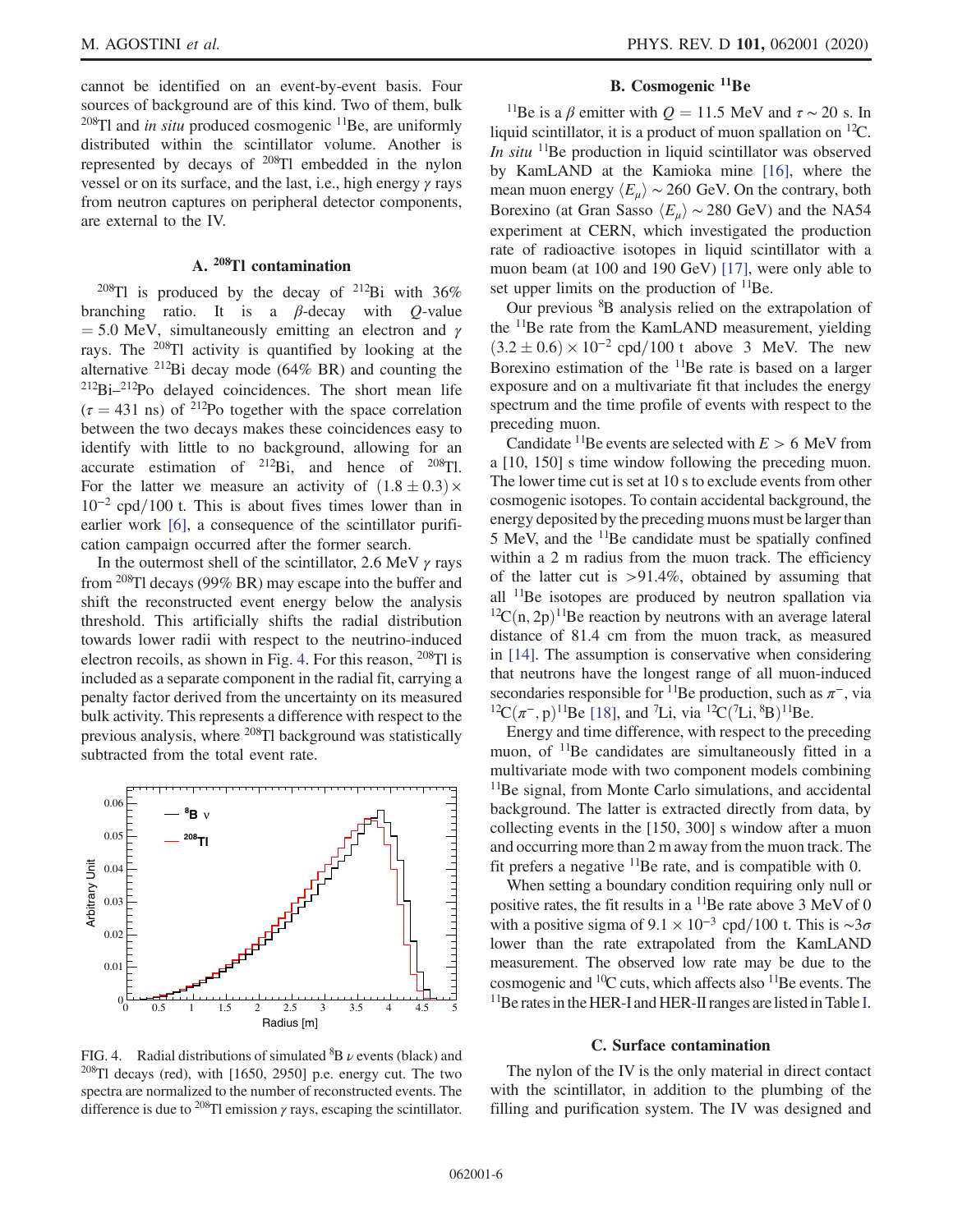constructed to make it as radio pure as possible. The measured <sup>238</sup>U and <sup>232</sup>Th concentration in nylon is 5 and 20 ppt, respectively [\[19\].](#page-12-15) Nonetheless, while one of the cleanest solid materials ever assayed at the time Borexino was commissioned, its intrinsic radioactivity still exceeds that of the scintillator by many orders of magnitude. Events from the nylon vessel thus contribute to the event rate in the outermost shells of the scintillator and call for volume fiducialization in most analyses.

The only vessel background causing events in the energy range of interest for this analysis is  $^{208}$ Tl, a daughter of  $^{232}$ Th embedded in the material. When it decays, <sup>208</sup>Tl may find itself within the nylon membrane (contributing to what we call surface events), or in the fluid in close proximity of the vessel. Two mechanisms can cause <sup>208</sup>Tl to leave the nylon. First, nuclei in the <sup>232</sup>Th decay chain may recoil into the liquid as a result of one of the intermediate decays. Alternatively,  $^{220}$ Rn, a volatile progenitor of  $^{208}$ Tl, can diffuse out of the nylon into the scintillator during its 56 s half life. Surface and emanation components display different spatial distributions, which we model independently.

Surface events are simulated by generating  $^{208}$ Tl decays uniformly across the nylon membrane. The emanated component cannot be reliably modeled because of the uncertainty introduced by convective motions of the scintillator [\[20,21\].](#page-12-16) The time delay between the appearance of  $^{220}$ Rn and the  $^{208}$ Tl decay is dominated by  $^{212}$ Pb  $(\tau \sim 15 \text{ hr})$ . The diffusion scale of <sup>208</sup>Tl over this time interval suggests that it may decay several cm from the vessel surface, a visible effect in Borexino.

The radial distribution of emanated <sup>208</sup>Tl events is derived from the measured distribution of <sup>212</sup>Bi–<sup>212</sup>Po fast coincidences. When  $\alpha$ 's are emitted from <sup>212</sup>Po implanted into the vessel, they lose a fraction of their energy inside the nylon and their scintillation signal appears degraded. Surface events can thus be discarded by selecting  $^{212}Po$ decays with full  $\alpha$  energy deposition in the scintillator. To extract the <sup>212</sup>Bi emanation component from the distribution of <sup>212</sup>Bi–<sup>212</sup>Po events, bulk <sup>212</sup>Bi events are simulated and subtracted from the  $^{212}$ Bi data sample, after being normalized by their intrinsic contamination measured in the scintillator (see Fig. [5](#page-6-0)).

Despite <sup>212</sup>Bi and <sup>208</sup>Tl being equally located in space, their distributions differ because of energy-dependent resolution effects. We derive the true emanated <sup>212</sup>Bi radial distribution using the ROOT TSpectrum deconvolution algorithm [\[22\]](#page-12-17) to deconvolve the detector response. The difference between the reconstructed and true radius for events generated 1 cm away from the vessel inside the scintillator is obtained from Monte Carlo simulation. The true radial distribution is in turn convolved with the Monte Carlo spatial response function generated for <sup>208</sup>Tl events, with the same procedure used for  $2^{12}$ Bi. The final <sup>208</sup>Tl radial distribution is shown in Fig. [5](#page-6-0).

<span id="page-6-0"></span>

FIG. 5. Radial distribution of <sup>212</sup>Bi events occurring in the scintillator, selected with the fast <sup>212</sup>Bi-Po coincidences, with no energy degradation for the  $\alpha$  decay (black dots). The distribution is fitted with a bulk (red) component and one from emanation and diffusion from the nylon vessel (green). The radial distribution of  $208$ Tl (blue) emanated from the vessel is derived from the latter, as described in the text.

The surface and emanation radial distributions of <sup>208</sup>Tl are included in the fitting strategy, described in Sec. [VI](#page-8-0). Uncertainties on the detector spatial response for both <sup>212</sup>Bi and <sup>208</sup>Tl events are included in the evaluation of systematic uncertainties, as discussed in Sec. [VI.](#page-8-0)

### D. Radiogenic neutron captures

The HER-II data sample should only contain bulk scintillator events, namely <sup>8</sup>B neutrinos and cosmogenic <sup>11</sup>Be. No contributions from long-lived, natural radioactivity with  $E > 5$  MeV are expected. However, the data show an excess of events at large radii at odds with a bulk distribution, as shown in Fig. [6.](#page-6-1) This effect was not

<span id="page-6-1"></span>

FIG. 6. Radial distribution of <sup>8</sup>B candidates (black dots) compared with the Monte Carlo (red) one for events with  $Q > 2950$  pe(~5 MeV). The excess at large radii is an indication for the additional high energy external background component induced by radiogenic neutron captures on detector materials.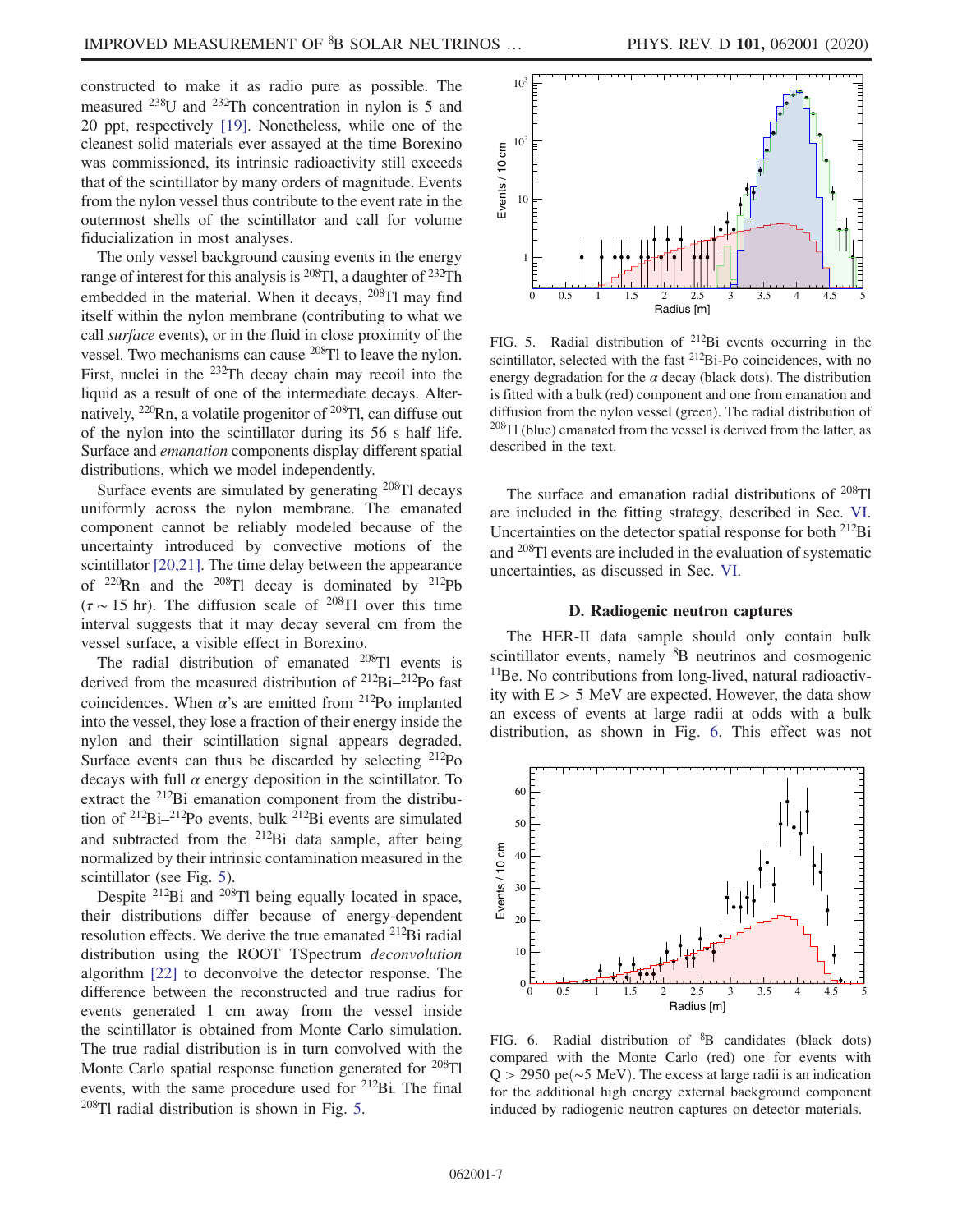|                                                                                                   | SSS(45 t)                           |                                      |                                         | PMT glass $(1.77 t)$                 |                                   |                                      |
|---------------------------------------------------------------------------------------------------|-------------------------------------|--------------------------------------|-----------------------------------------|--------------------------------------|-----------------------------------|--------------------------------------|
|                                                                                                   | $238$ <sup>T</sup>                  | $235$ $I$ $I$                        | 232Th                                   | $238$ [ J                            | $235$ [ J                         | $232$ Th                             |
| Concentration $[g/g]$ [19]                                                                        | $3.7 \cdot 10^{-10}$                | $2.7 \cdot 10^{-12}$                 | $2.8 \cdot 10^{-9}$                     | $6.610^{-8}$                         | 4.8 $10^{-10}$                    | $3.2 \cdot 10^{-8}$                  |
| $(\alpha, n)$ rate [n/decay] [23]<br>$(\alpha, n)$ neutron flux [year <sup>-1</sup> ]             | $5.0 \ 10^{-7}$<br>$3.3 \cdot 10^3$ | $3.8 \cdot 10^{-7}$<br>$1.2 \; 10^2$ | $1.9 \cdot 10^{-6}$<br>$3.1 \cdot 10^4$ | $1.6 \cdot 10^{-5}$<br>$7.3 \; 10^5$ | $1.9 \cdot 10^{-5}$<br>4.1 $10^4$ | $1.8 \cdot 10^{-5}$<br>$1.3 \; 10^5$ |
| Spontaneous fission rate $[n/(gs)][24]$<br>Spontaneous fission neutron flux [year <sup>-1</sup> ] | $1.36 \, 10^{-2}$<br>$7.1 \; 10^3$  | $3.0 \cdot 10^{-4}$<br>O(< 10)       | $< 1.32$ 10 <sup>-7</sup><br>O(< 1)     | $1.36 \ 10^{-2}$<br>$5.0 \; 10^4$    | $3.0 \ 10^{-4}$<br>O(< 10)        | $< 1.32$ 10 <sup>-7</sup><br>O(< 1)  |

<span id="page-7-0"></span>TABLE II. Neutron fluxes from  $(\alpha, n)$  reactions and fissions, from <sup>238</sup>U, <sup>235</sup>U, <sup>232</sup>Th contaminations in stainless steel and PMT glass, as measured by the Borexino collaboration [\[19\]](#page-12-15).

previously observed because of limited statistics in the fiducial volume within 3 m radius.

The excess can be explained by  $\gamma$  rays arising from the capture of radiogenic neutrons produced in detector materials via  $(\alpha, n)$  or spontaneous fission reactions. Two sufficiently massive detector components with nonnegligible  $^{238}U$ ,  $^{235}U$ , and  $^{232}Th$  contamination are identified as possible sources of neutrons: the ∼45 t SSS, and the glass of the PMTs (totaling ∼0.8 kg  $\times$  2212 PMTs ∼1.77 t).

The <sup>238</sup>U and <sup>232</sup>Th contamination of the SSS and the PMT glass measured by the Borexino [\[19\]](#page-12-15) is reproduced in Table [II](#page-7-0). The  $^{235}U$  contamination is obtained from  $^{238}U$ , imposing the natural isotopic ratio, and the neutron yield used in this study assumes secular equilibrium along each decay chain. Some Borexino detector components, such as the PMT dynode structure, are known to have a higher specific radioactive contamination, but are neglected here in light of their limited total mass.

The mean number of  $(\alpha, n)$  neutrons per decay and their associated energy spectra in each material are evaluated for each decay chain with NEUCBOT [\[25\],](#page-12-18) a tool based on the TALYS simulation package [\[23\]](#page-12-19) that also accounts for any  $\alpha$  energy lost inside materials.

<span id="page-7-2"></span>The energy spectrum of neutrons produced by spontaneous fission reactions is modeled with the Watt's semiempirical relation [\[26\]](#page-13-0), as

$$
f(E) \propto \sinh(\sqrt{2E})e^{-E}, \qquad (1)
$$

where E is in MeV. The corresponding neutron fluxes are derived from Ref. [\[24\]](#page-12-20) and quoted in Table [II](#page-7-0).

Neutrons emerging from the SSS and the PMT glass are simulated with the Borexino Monte Carlo framework [\[13\]](#page-12-8), using the input energy distributions described above [Fig. [7](#page-7-1) and Eq. [\(1\)](#page-7-2)]. The simulation indicates that neutrons capture mainly on the iron of the SSS and on the hydrogen and carbon in the buffer fluid within ∼80 cm of the SSS, producing  $\gamma$  rays with energies up to ~10 MeV. These  $\gamma$ rays are attenuated by the remaining ∼2 m-thick buffer fluid separating it from the scintillator volume. The fraction of events with  $E > 1650$  p.e. ranges between  $10^{-5}$  and  $10^{-4}$ ,

depending on the location of the neutron capture and the energy of the emitted  $\gamma$  ray. The simulations of energetic  $\gamma$ rays from the detector periphery were validated in Borexino with the deployment of a <sup>228</sup>Th calibration source [\[13\]](#page-12-8).

We calculate that 148 (151) events are induced by neutrons in the HER-I (HER-II) data samples. The uncertainty on this estimation is dominated by the  $(\alpha, n)$  cross sections. As discussed in [\[25\],](#page-12-18) disagreement of up to 100% exists between data compilations and predictions by TALYS and SOURCES-4C [\[27\],](#page-13-1) an alternative code for calculating  $\alpha$ -induced neutron fluxes. In the same reference, good agreement between the predicted neutron energy spectra is reported.

We finally address possible systematic effects on the reconstructed radial distribution of events in the HER-I range. These arise from a possible imbalance between  $\gamma$  rays produced in the buffer region and in the SSS and PMTs caused by a simplified model of the detector used in the simulations, which lacks certain details such as, e.g., the internal PMT structure and the cable feedthroughs. We compare the distribution of events from neutron captures in the buffer and in the SSS and observe minor differences limited to the vessel edge, as shown in Fig. [8.](#page-8-1) The impact of this systematic is evaluated in the next section.

<span id="page-7-1"></span>

FIG. 7. Predicted energy spectra and fluxes of neutrons produced via  $(\alpha, n)$  reactions and spontaneous fissions, from <sup>238</sup>U, <sup>235</sup>U, and <sup>232</sup>Th contaminations in SSS and in PMT glasses.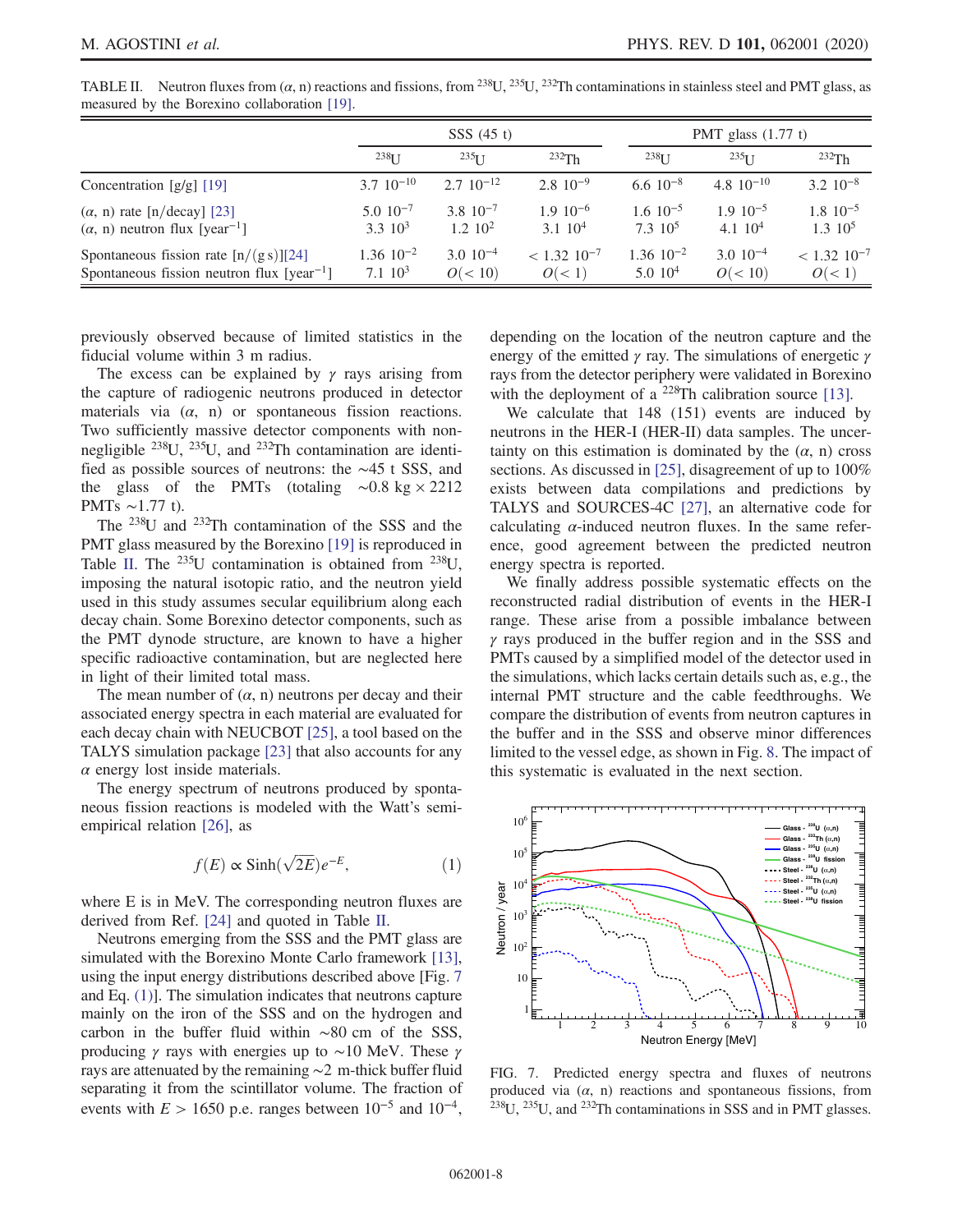<span id="page-8-1"></span>

FIG. 8. Reconstructed radial distributions of simulated events with energy falling in the HER-I range and generated by neutron captures on carbon in the buffer (red), and on iron in the SSS (black).

## VI. DATA ANALYSIS

<span id="page-8-0"></span>The identification of the neutrino signal relies on its different radial distribution from that of background. Neutrino candidates are expected to be uniformly distributed throughout the scintillator, a property shared with  $\rm{^{11}Be}$ background that is described by the same radial function but whose rate is, however, constrained as illustrated in Sec. [V.](#page-4-0) The *bulk* <sup>208</sup>Tl on the contrary follows a different distribution, as shown in Fig. [4](#page-5-0) and discussed in Sec. [V.](#page-4-0)

The <sup>8</sup>B energy spectrum used here is that from W. Winter et al. [\[28\].](#page-13-2) Spectral distortions due to neutrino flavor conversion have no impact on the shape of the radial HER-I and HER-II distributions, as illustrated in Fig. [9](#page-8-2), where radial shapes simulated for both energy windows with and without MSW-LMA flavor conversion are compared.

<span id="page-8-2"></span>

FIG. 9. Comparison of the radial distributions from unoscillated and oscillated neutrinos in the HER-I and HER-II ranges. Oscillated and unoscillated spectra are almost indistinguishable, confirming the negligible dependence of the radial distribution on the energy spectrum. The MSW-LMA parameters used for simulating oscillating neutrinos are  $\Delta m^2 = 7.50 \times 10^{-5} \text{ eV}^2$ ,  $\sin^2(\theta_{12}) = 0.306$ , and  $\sin^2(\theta_{13}) = 0.02166$  [\[29\]](#page-13-3).

<span id="page-8-3"></span>TABLE III. HER-I and HER-II rates of signal and background components from the radial distribution fits (only statistical errors are quoted). Bulk events are dominated by  ${}^{8}B$  neutrinos, with contributions from <sup>11</sup>Be decays and residual background quoted in Table [I.](#page-4-2)

|                    | HER-I rate        | HER-II rate       |  |  |
|--------------------|-------------------|-------------------|--|--|
| Component          | [cpd/227.8 t]     | [cpd/266.0 t]     |  |  |
| Bulk events        | $0.310 \pm 0.029$ | $0.235 \pm 0.021$ |  |  |
| External           | $0.224 \pm 0.078$ | $0.239 \pm 0.022$ |  |  |
| $208$ Tl bulk      | $0.042 \pm 0.008$ |                   |  |  |
| $208$ Tl emanation | $0.469 \pm 0.063$ | .                 |  |  |
| $208$ Tl surface   | $1.090 \pm 0.046$ |                   |  |  |

The radial fit estimator is the binned likelihood ratio, to account for empty bins at small radii. We include a penalty factor constraining the bulk  $^{208}$ Tl component to the known uncertainty on its rate.

The HER-II data sample is fitted with two components only: <sup>8</sup>B neutrinos and the external component from neutron captures. The HER-I sample requires three additional fit components, all due to  $^{208}$ Tl: bulk (dissolved in the scintillator), surface (intrinsic to the nylon vessel), and emanation (diffused from the nylon vessel into the outer edge of scintillator). The fit results are summarized in Table [III](#page-8-3).

The HER-II and HER-I radial fits are shown in Figs. [10](#page-8-4) and [11](#page-9-0), and the corresponding  $\chi^2$ /dof, excluding empty bins, of  $30.4/35$  (HER-II) and  $31.3/36$  (HER-I), respectively. The emanation <sup>208</sup>Tl rate is measured at  $0.47 \pm 0.06$  cpd. It is worth mentioning that its exclusion from the LE fit leads to a  $\chi^2$ /dof of 91.6/36.

The number of external neutron capture-induced events from the fit is  $351 \pm 31$  and  $335 \pm 117$  for the HER-II and HER-I ranges, respectively. In both cases the best-fit number is ∼2 times larger than predicted by simulations, still within less than  $2\sigma$ , including model uncertainties.

<span id="page-8-4"></span>

FIG. 10. Fit of the event radial distribution in the HER-II range, [2950, 8500] p.e.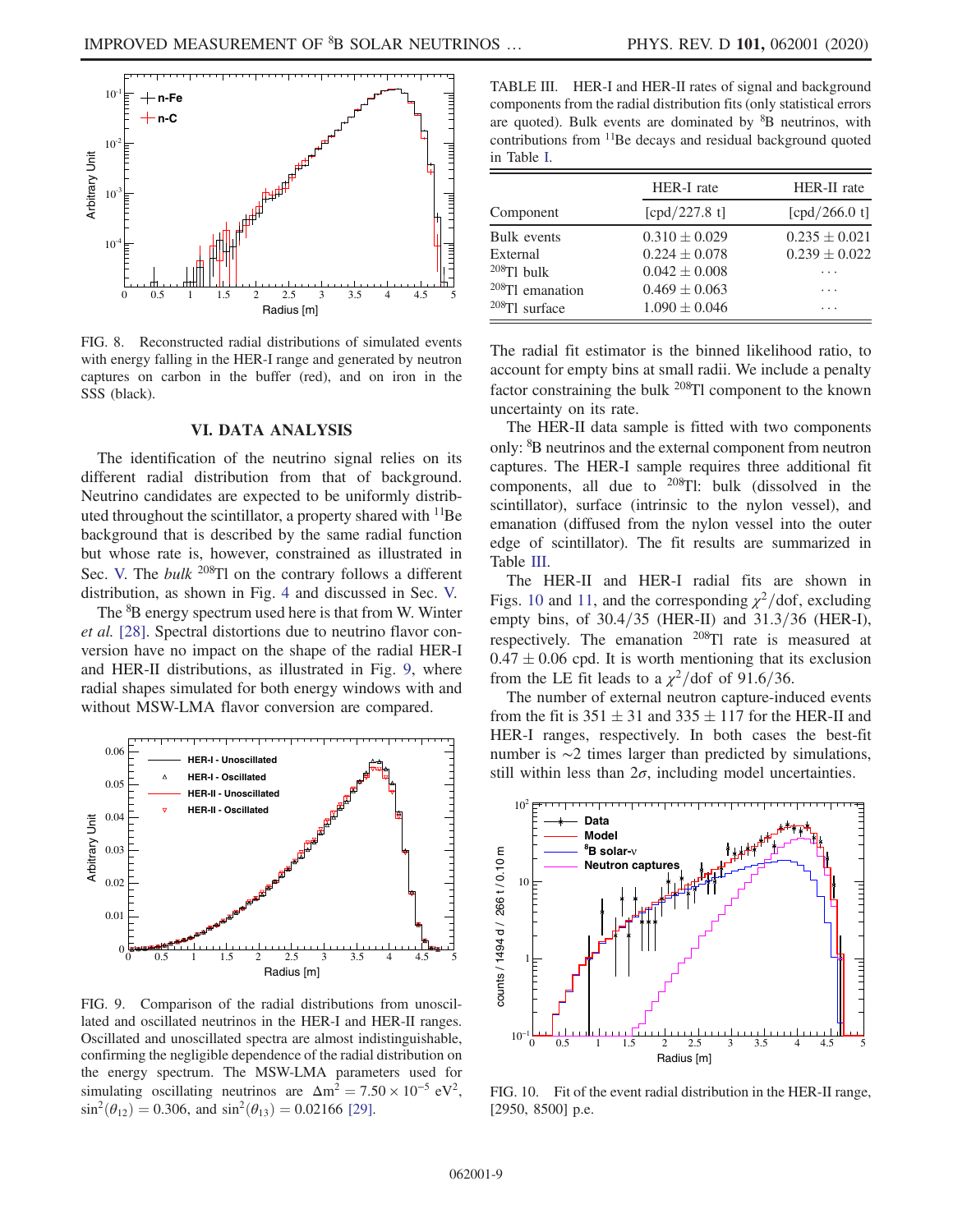<span id="page-9-0"></span>

FIG. 11. Fit of the event radial distribution in the HER-I range, [1650, 2950] p.e.

The best-fit normalization of the bulk <sup>208</sup>Tl component for the HER-I dataset is close to the central value expected from the rate of  $2^{12}$ Bi-Po coincidences. The weak anticorrelation coefficient (-0.299) between <sup>8</sup>B neutrinos and  $208$ Tl substantiates the ability of the fit to discriminate between these two distributions.

The best-fit rate of <sup>8</sup>B neutrinos, after subtraction of residual backgrounds itemized in Table [III](#page-8-3), is  $0.136 \pm$  $0.013$  cpd/ $100$  t for the HER-I energy range and  $0.087^{+0.008}_{-0.010}$  cpd/100 t for the HER-II window. The total rate above 1650 p.e. is  $0.223^{+0.015}_{-0.016}$  cpd/100 t.

The result from the fit is stable (within  $1\sigma_{\text{stat}}$ ) to changes of the histogram binning and to a  $\pm 3\%$  linear distortion of the simulated radius. A slight decrease in the normalized  $\chi^2$ was observed by multiplying the simulated radius by 1.015, which improves the agreement at large radii. However, such a variation is small enough to induce any systematics in the radial fit.

The fitted <sup>8</sup>B neutrino interaction rates were tested to be stable to changes of the response function used for deconvolving (convolving) the  $^{212}Bi$  ( $^{208}Ti$ ) spatial distribution, determining the radial profile of the emanation  $^{208}$ Tl component (see Fig. [5](#page-6-0)). Its stability was specifically tested with a response function simulating events located 6 cm away from the IV, inside the scintillator, and no appreciable effect was observed.

Finally, we tested the fit stability against variations of the radial shape of the neutron capture γ-rays component, assuming the limiting cases of neutrons exclusively capturing on the SSS or the buffer fluid, shown in Fig. [8](#page-8-1). A smaller normalized  $\chi^2$  is obtained when considering neutron captures on SSS only, but the <sup>8</sup>B neutrino rate is stable within statistical uncertainty.

The systematic sources mostly affecting the result are the determination of the active mass and the uncertainty on the energy scale (both discussed in Sec. [IV](#page-3-0)), and the z-cut

<span id="page-9-1"></span>TABLE IV. Systematic sources and percentage uncertainties of the measured rates in the HER-I, HER-I, and HER  $=$  HER-I  $+$ HER-II ranges.

|                      | HER-I    | <b>HER-II</b> | <b>HER</b> |
|----------------------|----------|---------------|------------|
| Source               | $\sigma$ | σ             | σ          |
| Active mass          | 2.0      | 2.0           | 2.0        |
| Energy scale         | 0.5      | 4.9           | 1.7        |
| z-cut                | 0.7      | 0.0           | 0.4        |
| Live time            | 0.05     | 0.05          | 0.05       |
| Scintillator density | 0.05     | 0.05          | 0.05       |
| Total                | 2.2.     | 5.3           | 2.7        |

applied in the HER-I range. To quantify the effect of the latter, we performed the fit with a modified z-cut,  $\pm 0.5$  m around the chosen value (2.5 m). The other systematic effects were evaluated with Monte Carlo simulations. Subdominant sources of systematic uncertainty relate to the scintillator density and to the live time estimation. Systematic uncertainties for the HER-I and HER-II ranges are collected in Table [IV.](#page-9-1)

In summary, the final <sup>8</sup>B solar neutrino rates, corrected by the data selection efficiency, in the HER-I, HER-II, and combined energy regions (HER  $=$  HER-I  $+$  HER-II) are

$$
R_{\text{HER-I}} = 0.136^{+0.013}_{-0.013} \text{(stat)} \, ^{+0.003}_{-0.003} \text{(syst)} \text{ cpd}/100 \text{ t},
$$
\n
$$
R_{\text{HER-II}} = 0.087^{+0.08}_{-0.010} \text{(stat)} \, ^{+0.005}_{-0.005} \text{(syst)} \text{ cpd}/100 \text{ t},
$$
\n
$$
R_{\text{HER}} = 0.223^{+0.015}_{-0.016} \text{(stat)} \, ^{+0.006}_{-0.006} \text{(syst)} \text{ cpd}/100 \text{ t}.
$$

The precision on the HER  ${}^{8}B$  rate measurement is ~8%, improved by more than a factor 2 with respect to our previous result [\[6\].](#page-12-2)

The equivalent flavor-stable <sup>8</sup>B neutrino flux inferred from this measurement is  $2.57^{+0.17}_{-0.18}$  (stat)  $^{+0.07}_{-0.07}$  (syst)×  $10^6$  cm<sup>-2</sup> s<sup>-1</sup>, in good agreement with the previous Borexino result of  $2.4 \pm 0.4 \times 10^6$  cm<sup>-2</sup> s<sup>-1</sup> [\[6\]](#page-12-2) and with the high-precision measurement by SuperKamiokande,  $2.345 \pm 0.014$ (stat)  $\pm 0.036$ (syst) × 10<sup>6</sup> cm<sup>-2</sup> s<sup>-1</sup> [\[30\]](#page-13-4).

The expected  ${}^{8}B$  solar neutrino flux according to the B16 SSM [\[7\]](#page-12-3) with high metallicity (GS98 [\[31\]](#page-13-5)) is  $5.46 \pm$  $0.66 \times 10^6$  cm<sup>-2</sup> s<sup>-1</sup>. The apparently missing flux is fully compatible with neutrino flavor transformation assuming the MSW  $+$  LMA solution, as shown in Ref. [\[1\].](#page-12-0)

The electron neutrino survival probabilities  $\bar{P}_{ee}$  averaged over each energy range of this analysis and calculated with the equations reported in the appendix are  $\bar{P}_{ee}$  ( ${}^{8}B_{HER}$ , 8.8 MeV) =  $0.37 \pm 0.08$ ,  $\bar{P}_{ee}$ ( ${}^{8}B_{HER-I}$ , 8.0 MeV) =  $0.39 \pm 0.09$ , and  $\bar{P}_{ee}$ ( ${}^{8}B_{HER-II}$ , 9.9 MeV) =  $0.35 \pm 0.09$ .<sup>1</sup>

<sup>&</sup>lt;sup>1</sup>These average energies for each range have been corrected with respect with those published in Ref. [\[1\]](#page-12-0) without any appreciable impact on the conclusions reported in that paper.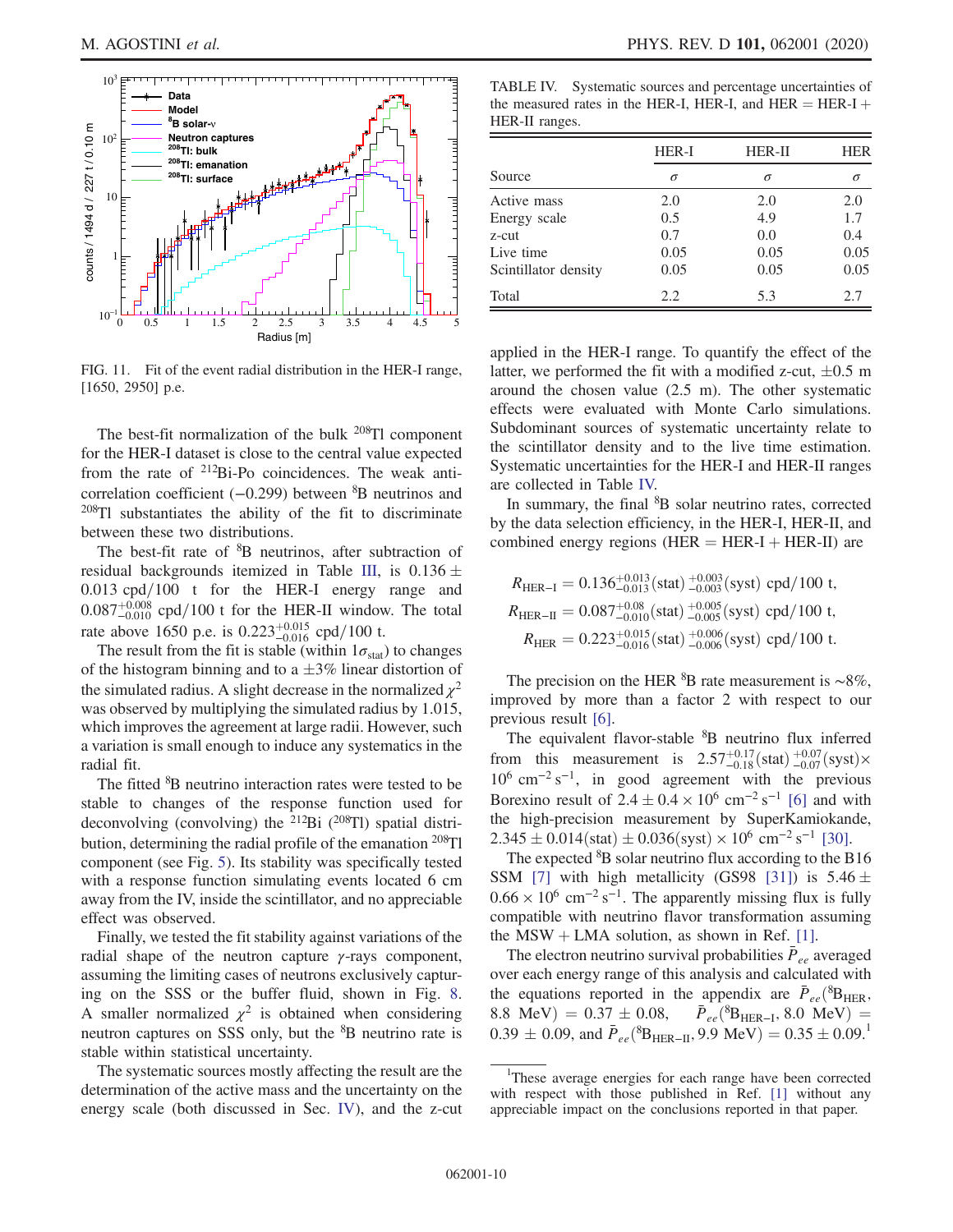## <span id="page-10-0"></span>VII. SEARCH FOR SOLAR hep NEUTRINOS

We performed a search for *hep* neutrinos looking for their elastic scattering on electrons and their neutral current-mediated inelastic scattering on carbon nuclei, <sup>12</sup>C $(\nu, \nu')$ <sup>12</sup>C<sup>\*</sup>, where the excited <sup>12</sup>C nucleus in the final state deexcites by emitting a 15.1 MeV  $\gamma$ -ray. The *hep* neutrinos are the only neutrinos produced in the solar *pp*chain yet to be observed. They are both the least abundant solar neutrinos but because they are the highest energy ones (<18.8 MeV), they are the most sensitive to Mikheyev-Smirnov-Wolfenstein conversion, making their study of particular interest for neutrino oscillations at the very long baseline.

In 2006, Super-Kamiokande [\[32\]](#page-13-6) and SNO [\[33\]](#page-13-7) have each obtained upper limits on the *hep* neutrino flux by looking for their elastic scattering on electrons and their charge current interaction with deuterium. The Borexino target mass is not optimized for a clear detection of neutrino fluxes at the level of  $\sim 10^3$  cm<sup>-2</sup> s<sup>-1</sup>, as predicted for *hep* neutrinos in the SSM [\[7\]](#page-12-3). However, when complementing the neutrino-electron scattering detection channel with neutrino interactions on carbon, Borexino can set a competitive experimental constraint on their interaction rate.

For this analysis we used the data acquired by both the primary and the FADC DAQ systems, the latter optimized for the acquisition of high energy events [\[11\]](#page-12-6), following the approach applied in [\[34\].](#page-13-8) Collected data correspond to 4.766 live years starting in November 2009, when the FADC system was commissioned, until October 2017. The end date was chosen beyond that used for the  ${}^{8}B$  analysis by ~10 months in order to maximize the statistical power of the dataset. The effective exposure is 745 t  $\cdot$  y during which the primary and the FADC DAQ systems were concurrently operational.

Data are selected by applying the neutron cut, the fast cosmogenics cut, and the run start/break cut described in Sec. [IV.](#page-3-0) We additionally require that the FADC energy of candidate events falls in the [11, 20] MeV energy range and their vertex position is 25 cm away from the nylon vessel, corresponding to a fiducial target mass of ∼216 tons. The final sample comprises ten candidate events surviving all selection cuts, shown in Fig. [12.](#page-10-1)

The background sources in the *hep* energy range are <sup>8</sup>B solar neutrinos, atmospheric neutrinos, untagged muons, and long-lived cosmogenic isotopes. The efficiency of the selection cuts for the latter two background components are derived from the analysis described in Sec. [V.](#page-4-0)

Untagged buffer muons with low energy deposition in the [11, 20] MeV energy range can mimic the signal of hep neutrinos. In contrast to the <sup>8</sup>B solar neutrino analysis, the number of untagged muons in this energy region of interest is no longer negligible. The FADC DAQ exploits additional algorithms for cosmic muons identification based on a pulse shape analysis. The number of background muon events surviving selection cuts in the *hep* range is  $2.2 \pm 1.5$ .

<span id="page-10-1"></span>![](_page_10_Figure_9.jpeg)

FIG. 12. FADC energy spectrum of selected events above 11 MeV, compared with the expected background spectrum.

The expected number of events from cosmogenic <sup>8</sup>B and <sup>8</sup>Li above 11 MeV is  $0.55 \pm 0.20$ . The contribution from <sup>11</sup>Be in the same range is  $0^{+0.0068}_{-0.0000}$ , negligible with respect to the other components.

For the expected number of background <sup>8</sup>B neutrinos and its uncertainty we use the measurement reported in this paper confined to the *hep* energy range, obtaining to 7.61  $\pm$ 0.54 events.

The number of background events induced by atmospheric neutrino interactions via charged and neutral currents with protons and carbon nuclei in the scintillator is estimated with the GENIE [\[35\]](#page-13-9) Monte Carlo, using the neutrino fluxes from HKKM2014 [\[36\]](#page-13-10) above 100 MeV and from FLUKA [\[37\]](#page-13-11) below 100 MeV. The byproducts of  $\nu$  + <sup>12</sup>C and  $\nu + p$  interactions from GENIE are propagated through the full Borexino Monte Carlo chain. The number of events induced by atmospheric neutrinos in the hep range and exposure after data selection cuts is  $2.4 \pm 1.6$ .

In summary, the total number of expected events from backgrounds is  $12.8 \pm 2.3$ , to be compared with the observed ten events, as shown in Fig. [12](#page-10-1).

The analysis reported in [\[1\]](#page-12-0), which has the same exposure and data selection methods and uses the Feldman-Cousins approach [\[38\]](#page-13-12), reports a limit on the number of hep neutrino events of 5.56 (90% C.L.), corresponding to a flux of  $\langle 2.2 \times 10^5 \text{ cm}^{-2} \text{ s}^{-1}$ . In this work we have instead adopted a profile likelihood (PL) approach, which accounts for background uncertainties and preserves the consistency with the <sup>8</sup>B neutrino analysis reported here.

The PL method is implemented with the HistFactory [\[39\]](#page-13-13) package, which also accounts for systematics related to the spectral shape uncertainties. The new measured limit on the detected number of hep neutrino events is 4.37 at 90% C.L. The corresponding limit on the hep neutrino flux is  $< 1.8 \times 10^5$  cm<sup>-2</sup> s<sup>-1</sup>.

We note that this limit is  $~1.2$  times stronger than that reported in [\[1\]](#page-12-0) thanks to a slightly larger contribution of the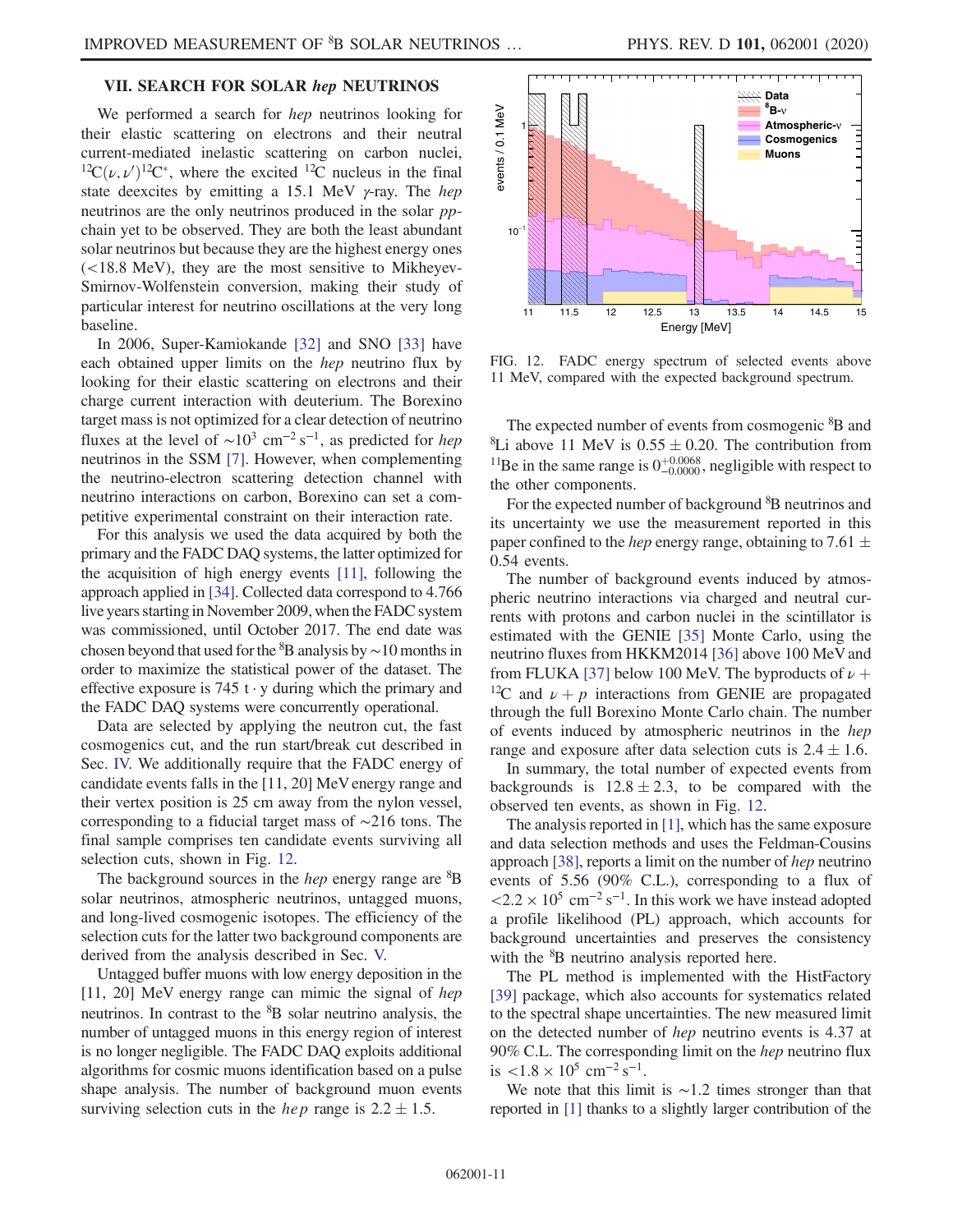expected background obtained in this work that originates from the inclusion of the additional background from atmospheric neutrinos. The limit is a factor of ∼7 less stringent than reported by SNO  $\left[ < 2.3 \times 10^4 \text{ cm}^{-2} \text{ s}^{-1} \right]$  (90% C.L.) [\[33\]](#page-13-7) ] and comparable to that reported by Super-Kamiokande  $\left[$  < 1.5 × 10<sup>5</sup> cm<sup>-2</sup> s<sup>-1</sup> (90% C.L.) [\[32\]](#page-13-6) ].

### VIII. CONCLUSIONS

In this work, we describe a new analysis of Borexino data that has led to an improved measurement of the <sup>8</sup>B solar neutrino rate. At ∼1.5 kt · y, this exposure is ∼11.5 times larger than that used in a previously released measurement [\[6\].](#page-12-2)

Key improvements are a lower <sup>208</sup>Tl contamination in the liquid scintillator target achieved after purification, the inclusion of radiogenic neutron captures on detector components to the detector background model, and a tighter constraint applied to the rate of cosmogenic  $<sup>11</sup>Be$ . Equally</sup> importantly, the analysis rests on a largely improved detector Monte Carlo simulation package, able to model the detector response at a few percent level. These refinements made it possible to extend the analysis to the entire scintillator volume, which reduced the uncertainty on the <sup>8</sup>B rate from 19% to 8%.

This improved measurement, along with the tighter constraint on the hep neutrino flux, complements the recent work on the simultaneous spectroscopy of  $pp$ , <sup>7</sup>Be, and pep solar neutrinos with Borexino Phase-II data, as reported in Ref. [\[1\]](#page-12-0).

### ACKNOWLEDGMENTS

The Borexino program is made possible by funding from INFN (Italy), NSF (USA), BMBF, DFG, HGF, and MPG (Germany), RFBR (Grants No. 16-29-13014, No. 17-02- 00305, No. 18-32-20073, and No. 19-02-00097) and RSCF (Grant No. 17-12-01009) (Russia), NCN (Grant No. UMO 2017/26/M/ST2/00915) (Poland), and UnivEarthS Labex program of Sorbonne Paris Cité (Grants No. ANR-10-LABX-0023 and No. ANR-11-IDEX-0005-02). We acknowledge the generous hospitality and support of the Laboratory Nazionali del Gran Sasso (Italy).

## APPENDIX: <sup>8</sup> B RATE

The expected number of events due to solar neutrino elastic-scattering interactions in Borexino for <sup>8</sup>B neutrinos can be determined by the following equation:

<span id="page-11-0"></span>
$$
R_{B8}(T_1, T_2) = A \int_0^{E_{\text{max}}} dE \phi(E) P_{ee}(E) \int_0^{T_{\text{max}}(E)} dT \frac{d\sigma_e}{dT}(E, T) \eta(T; T_1, T_2)
$$
  
+ 
$$
A \int_0^{E_{\text{max}}} dE \phi(E) (1 - P_{ee}(E)) \int_0^{T_{\text{max}}(E)} dT \frac{d\sigma_x}{dT}(E, T) \eta(T; T_1, T_2)
$$
  
= 
$$
A \int_0^{E_{\text{max}}} dE \phi(E) [P_{ee}(E) \langle \sigma_e(E) \rangle_{T_1}^{T_2} + (1 - P_{ee}(E)) \langle \sigma_x(E) \rangle_{T_1}^{T_2}], \tag{A1}
$$

where  $E$  is the neutrino energy,  $T$  the visible energy of the scattered electron,  $\phi$  the neutrino flux at Earth as a function of the energy,  $x = \mu$ ,  $\tau$ ,  $P_{ee}$  the electron neutrino survival probability,<sup>2</sup> and  $A = 2.857$  a normalization factor with the neutrino flux given in units of  $10^9$  cm<sup>-2</sup> s<sup>-1</sup>, assuming the SSM-HZ model ( $\phi = 5.46 \times 10^6$  cm<sup>-2</sup> s<sup>-1</sup>), with the cross section in units of  $10^{-45}$  cm<sup>2</sup>, assuming the electron density equal to  $3.307 \times 10^{23}$  kg<sup>-1</sup>, and with the rate in units of cpd/100 ton. In Eq. [\(A1\)](#page-11-0)  $\eta$  is the detector efficiency function, shown in Fig. [2,](#page-3-1) i.e., the probability that the scattered electron with visible energy T will be detected in the energy interval of interest  $(T_1, T_2)$ . In Eq. [\(A1\)](#page-11-0),  $\langle \sigma_i(E) \rangle_{T_1}^{T_2}$ , with  $i = e, x$  is the electron-neutrino elastic scattering cross section folded on the efficiency function.

<sup>&</sup>lt;sup>2</sup>The  $P_{ee}$  is also a function of neutrino oscillation parameters  $\Delta m_{12}^2$ ,  $\theta_{12}$ ,  $\theta_{13}$  in the MSW framework. Yet, here we are interested, as later shown in Eq. [\(A4\),](#page-12-22) in an effective value determined from experimental data. Therefore, we do not discuss the dependence on these parameters.

<span id="page-11-1"></span>![](_page_11_Figure_14.jpeg)

FIG. 13. Response functions from Eq. [\(A2\)](#page-12-21) for  $i = e$ , x corresponding to the HER (green), HER-I (red), and HER-II (blue) energy ranges, respectively. The black line is the  ${}^{8}B$ neutrino spectrum, for reference.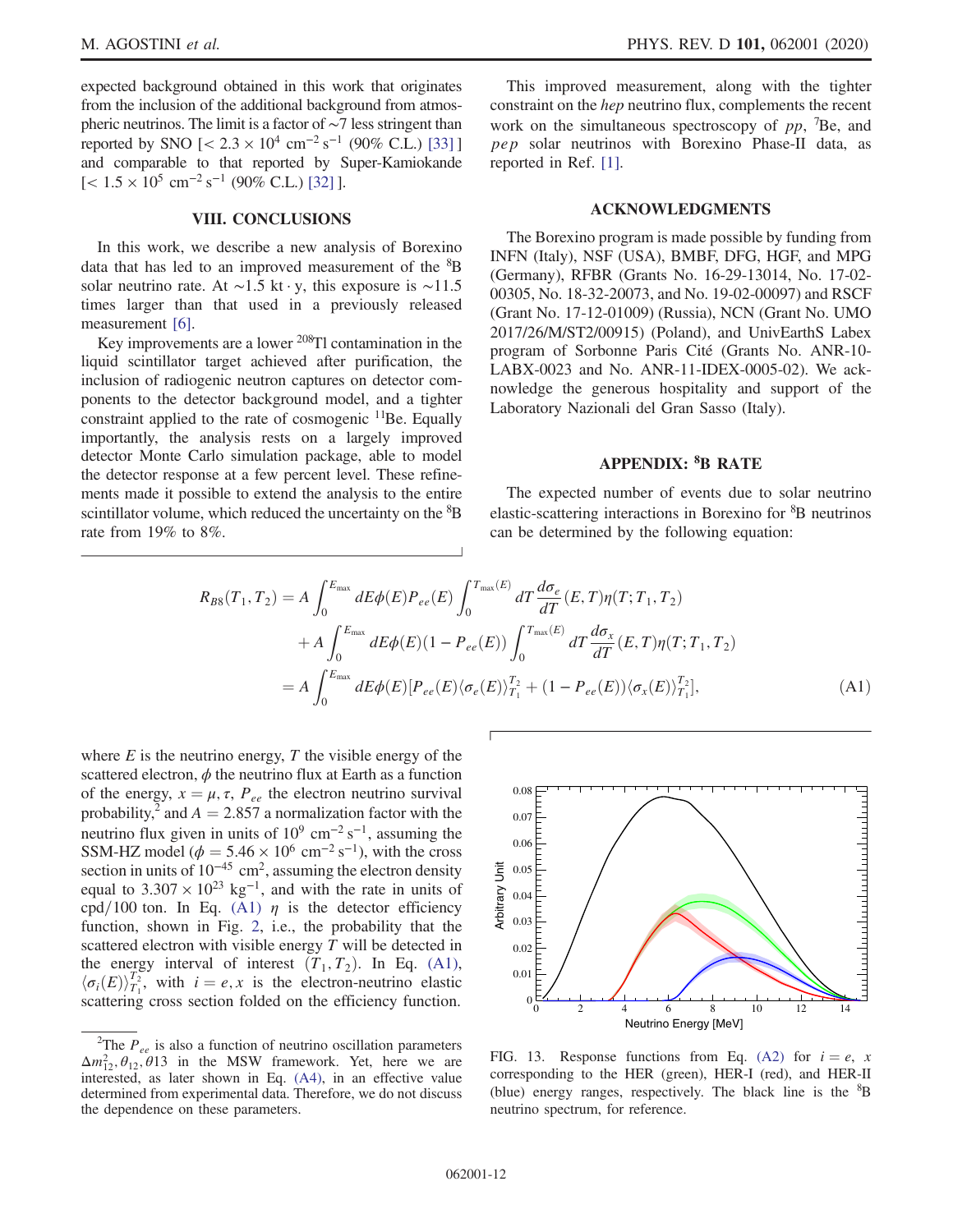<span id="page-12-21"></span>Another function can be introduced based on Eq. [\(A1\)](#page-11-0), namely,

$$
\langle \rho_i(E) \rangle_{T_1}^{T_2} = \frac{\lambda(E) \langle \sigma_i(E) \rangle_{T_1}^{T_2}}{\int_0^{E_{\text{max}}} dE \lambda(E) \langle \sigma_i(E) \rangle_{T_1}^{T_2}}, \quad (A2)
$$

where  $\lambda(E)$  is the neutrino energy spectrum normalized to unity and  $i = e, x$  specifies different neutrino flavors, with  $x = \mu$ ,  $\tau$ . Figure [13](#page-11-1) shows Eq. [\(A2\),](#page-12-21) the fractional neutrino spectrum in the visible energy window of interest.

It turns out that

$$
R_{B8}(T_1, T_2) = B \int_0^{E_{\text{max}}} dE \phi(E) [P_{ee}(E) \langle \rho_e(E) \rangle_{T_1}^{T_2} + (1 - P_{ee}(E)) \langle \rho_x(E) \rangle_{T_1}^{T_2}] \tag{A3}
$$

<span id="page-12-22"></span>with  $B = 0.0156$  in the case of SSM-HZ. For  $\langle \rho_e(E) \rangle_{2.5 \text{ MeV}}^{16 \text{ MeV}}$ , shown in Fig. [13](#page-11-1), it turns out that  $\bar{E}_{\nu} = 8.1 \pm 4.7 \text{ MeV}$ .

In order to determine the survival probability from the measurement of the neutrino-electron interaction rate we define

$$
\chi^2(f_{B8}, \bar{P}_{ee}) = \left(\frac{R_{B8}(T_1, T_2) - f_{B8}B[\bar{P}_{ee} \int_0^{E_{\text{max}}} dE \langle \rho_e(E) \rangle_{T_1}^{T_2} + (1 - \bar{P}_{ee}) \int_0^{E_{\text{max}}} dE \langle \rho_e(E) \rangle_{T_1}^{T_2}]}{\sigma_{\text{data}}}\right)^2 + \left(\frac{1 - f_{B8}}{\sigma_{B8}}\right)^2, \quad (A4)
$$

where  $R_{B8}(T_1, T_2) \pm \sigma_{\text{data}}$  is the experimental result in  $[T_1, T_2]$ ;  $f_{B8} \pm \sigma_{B8}$  is the corresponding <sup>8</sup>B solar neutrino flux, normalized to the SSM-HZ. In Eq. [\(A4\)](#page-12-22)  $\bar{P}_{ee}$  is an effective electron neutrino survival probability in the energy bin of interest, as shown in Fig. [13](#page-11-1). The second term in the right-hand side of Eq. [\(A4\)](#page-12-22) constrains the neutrino flux to the SSM and removes the degeneracy between the flux and the survival probability. By marginalizing Eq. [\(A4\)](#page-12-22) against  $\bar{P}_{ee}$  we can determine  $\bar{P}_{ee}^{\text{best}} \pm \sigma_{ee}$ . The same argument reported above can be applied to other neutrino sources to determine the  $\bar{P}_{ee}$  in different energy regions.

- <span id="page-12-0"></span>[1] M. Agostini et al. (Borexino Collaboration), [Nature](https://doi.org/10.1038/s41586-018-0624-y) (London) 562[, 505 \(2018\)](https://doi.org/10.1038/s41586-018-0624-y).
- <span id="page-12-1"></span>[2] C. Arpesella et al. (Borexino Collaboration), [Phys. Rev.](https://doi.org/10.1103/PhysRevLett.101.091302) Lett. 101[, 091302 \(2008\)](https://doi.org/10.1103/PhysRevLett.101.091302).
- [3] G. Bellini et al. (Borexino Collaboration), [Phys. Rev. Lett.](https://doi.org/10.1103/PhysRevLett.108.051302) 108[, 051302 \(2012\).](https://doi.org/10.1103/PhysRevLett.108.051302)
- [4] G. Bellini et al. (Borexino Collaboration), [Nature \(London\)](https://doi.org/10.1038/nature13702) 512[, 383 \(2014\)](https://doi.org/10.1038/nature13702).
- <span id="page-12-9"></span>[5] G. Bellini et al. (Borexino Collaboration), [Phys. Rev. D](https://doi.org/10.1103/PhysRevD.89.112007) 89, [112007 \(2014\).](https://doi.org/10.1103/PhysRevD.89.112007)
- <span id="page-12-2"></span>[6] G. Bellini et al. (Borexino Collaboration), [Phys. Rev. D](https://doi.org/10.1103/PhysRevD.82.033006) 82, [033006 \(2010\).](https://doi.org/10.1103/PhysRevD.82.033006)
- <span id="page-12-3"></span>[7] N. Vinyoles, A. M. Serenelli, F. L. Villante, S. Basu, J. Bergstrom, M. C. Gonzalez-Garcia, M. Maltoni, C. Pena-Garay, and N. Song, [Astrophys. J.](https://doi.org/10.3847/1538-4357/835/2/202) 835, 202 (2017).
- <span id="page-12-4"></span>[8] S. P. Mikheev and A. Y. Smirnov, Yad. Fiz. 42, 1441 (1985) Sov. J. Nucl. Phys. 42, 913 (1985).
- <span id="page-12-5"></span>[9] L. Wolfenstein, Phys. Rev. D 17[, 2369 \(1978\)](https://doi.org/10.1103/PhysRevD.17.2369).
- [10] G. Bellini et al. (Borexino Collaboration), [J. Instrum.](https://doi.org/10.1088/1748-0221/6/05/P05005) 6, [P05005 \(2011\)](https://doi.org/10.1088/1748-0221/6/05/P05005).
- <span id="page-12-6"></span>[11] G. Alimonti et al. (Borexino Collaboration), [Nucl. Instrum.](https://doi.org/10.1016/j.nima.2008.11.076) [Methods Phys. Res., Sect. A](https://doi.org/10.1016/j.nima.2008.11.076) 600, 568 (2009).
- <span id="page-12-7"></span>[12] H. Back et al. (Borexino Collaboration), [J. Instrum.](https://doi.org/10.1088/1748-0221/7/10/P10018) 7, [P10018 \(2012\)](https://doi.org/10.1088/1748-0221/7/10/P10018).
- <span id="page-12-8"></span>[13] M. Agostini et al. (Borexino Collaboration), [Astropart.](https://doi.org/10.1016/j.astropartphys.2017.10.003) Phys. 97[, 136 \(2018\).](https://doi.org/10.1016/j.astropartphys.2017.10.003)
- <span id="page-12-10"></span>[14] G. Bellini et al. (Borexino Collaboration), [J. Cosmol.](https://doi.org/10.1088/1475-7516/2013/08/049) [Astropart. Phys. 08 \(2013\) 049.](https://doi.org/10.1088/1475-7516/2013/08/049)
- <span id="page-12-11"></span>[15] H.O. Back et al. (Borexino Collaboration), [Nucl. Instrum.](https://doi.org/10.1016/j.nima.2007.09.036) [Methods Phys. Res., Sect. A](https://doi.org/10.1016/j.nima.2007.09.036) 584, 98 (2008).
- <span id="page-12-12"></span>[16] S. Abe et al. (KamLAND Collaboration), [Phys. Rev. C](https://doi.org/10.1103/PhysRevC.81.025807) 81, [025807 \(2010\).](https://doi.org/10.1103/PhysRevC.81.025807)
- <span id="page-12-13"></span>[17] T. Hagner, R. von Hentig, B. Heisinger, L. Oberauer, S. Schoenert, F. von Feilitzsch, and E. Nolte, [Astropart. Phys.](https://doi.org/10.1016/S0927-6505(00)00103-1) 14[, 33 \(2000\).](https://doi.org/10.1016/S0927-6505(00)00103-1)
- <span id="page-12-14"></span>[18] C. Galbiati, A. Pocar, D. Franco, A. Ianni, L. Cadonati, and S. Schonert, Phys. Rev. C 71[, 055805 \(2005\)](https://doi.org/10.1103/PhysRevC.71.055805).
- <span id="page-12-15"></span>[19] C. Arpesella et al. (Borexino Collaboration), [Astropart.](https://doi.org/10.1016/S0927-6505(01)00179-7) Phys. 18[, 1 \(2002\)](https://doi.org/10.1016/S0927-6505(01)00179-7).
- <span id="page-12-16"></span>[20] D. Bravo-Berguño, R. Mereu, P. Cavalcante, M. Carlini, A. Ianni, A. Goretti, F. Gabriele, T. Wright, Z. Yokley, R. B. Vogelaar, F. Calaprice, and F. Inzoli, [Nucl. Instrum. Meth](https://doi.org/10.1016/j.nima.2017.12.047)[ods Phys. Res., Sect. A](https://doi.org/10.1016/j.nima.2017.12.047) 885, 38 (2018).
- [21] D. Bravo-Berguño, R. Mereu, R. B. Vogelaar, and F. Inzoli, [arXiv:1705.09658.](https://arXiv.org/abs/1705.09658)
- <span id="page-12-17"></span>[22] R. Brun and F. Rademakers, [Nucl. Instrum. Methods Phys.](https://doi.org/10.1016/S0168-9002(97)00048-X) [Res., Sect. A](https://doi.org/10.1016/S0168-9002(97)00048-X) 389, 81 (1997).
- <span id="page-12-19"></span>[23] A. J. Koning, S. Hilaire, and M. Duijvestijn, *Proceedings* of the International Conference on Nuclear Data for Science and Technology, 2007, Nice, France (EDP Sciences, 2008), p. 211, [https://doi.org/10.1051/ndata:07767.](https://doi.org/10.1051/ndata:07767)
- <span id="page-12-20"></span>[24] H. Smith, N. Ensslin, and D. Reilly, Passive nondestructive assay of nuclear materials, USNRC Report No. LA-UR-90- 732, 1991, p. 339.
- <span id="page-12-18"></span>[25] S. Westerdale and P.D. Meyers, [Nucl. Instrum. Methods](https://doi.org/10.1016/j.nima.2017.09.007) [Phys. Res., Sect. A](https://doi.org/10.1016/j.nima.2017.09.007) 875, 57 (2017).